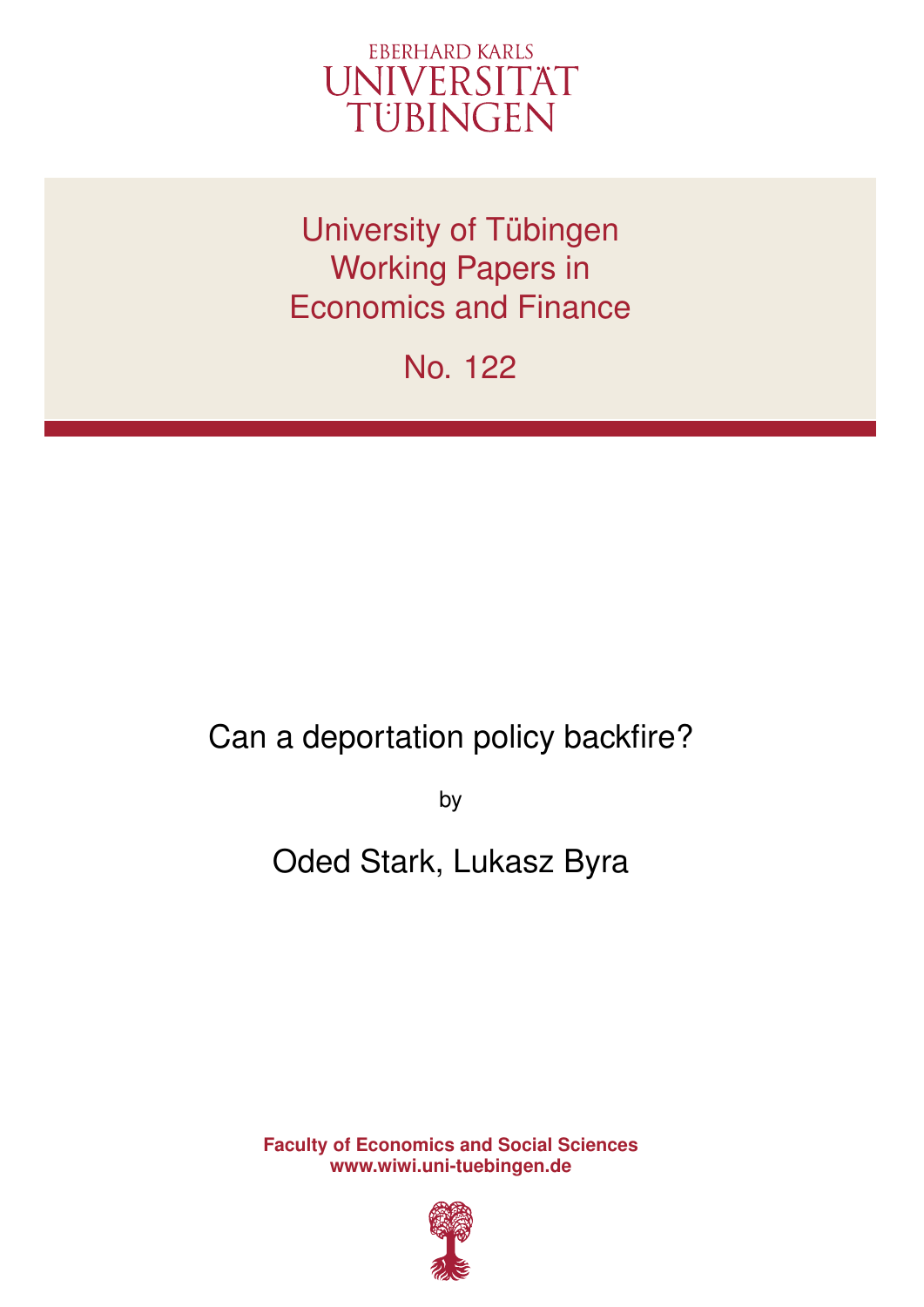Can a deportation policy backfire?

by

Oded Stark Universities of Bonn, Tuebingen, and Warsaw

and

Lukasz Byra University of Warsaw

Mailing Address: Oded Stark August 2019 ZEF, University of Bonn Walter-Flex-Strasse 3 D-53113 Bonn Germany

E-mail Address: [ostark@uni-bonn.de](mailto:ostark@uni-bonn.de)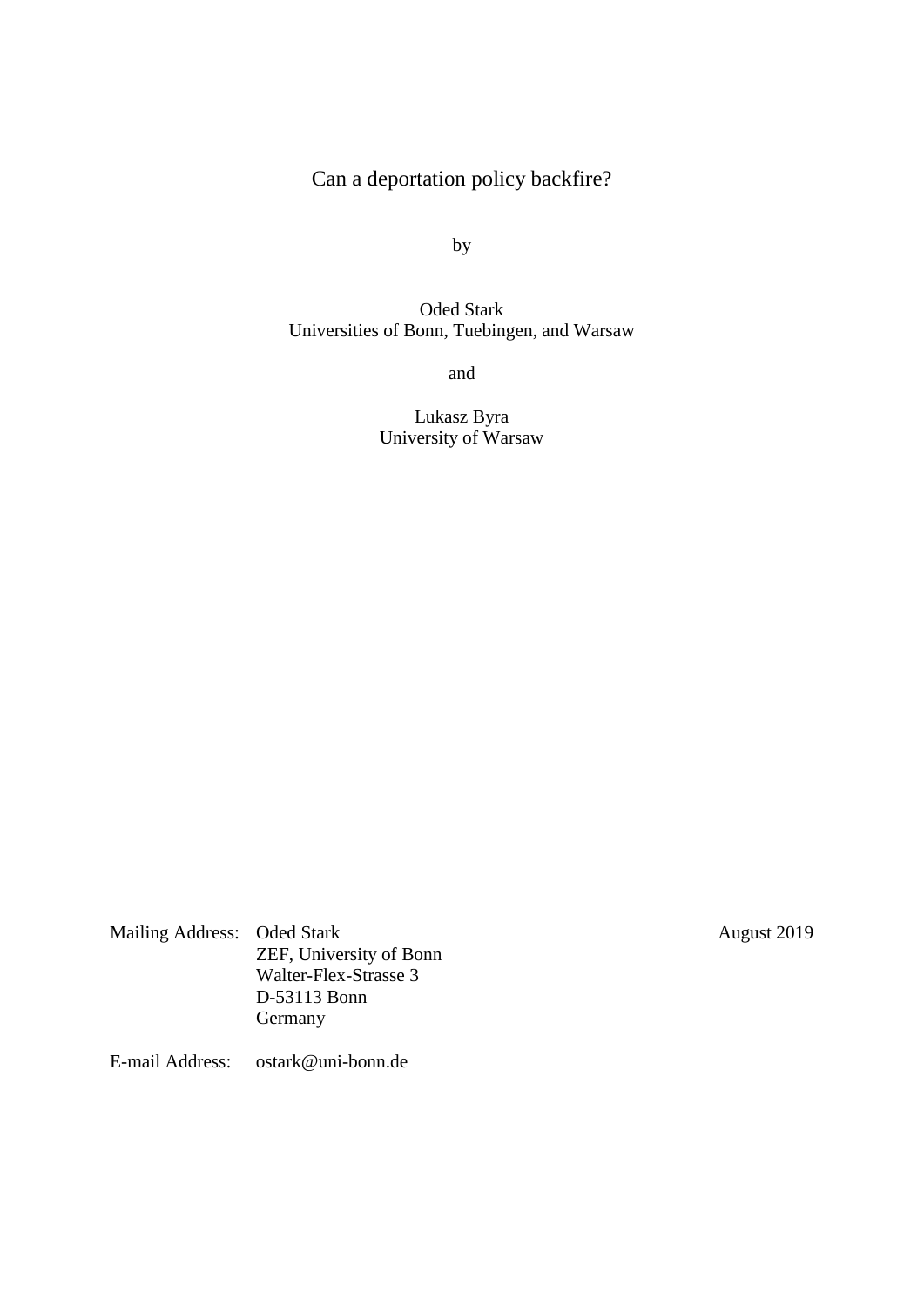#### **Abstract**

Drawing on a model in which utility is derived from consumption and effort (labor supply), we ask how the deportation of a number of undocumented migrants influences the decisions regarding labor supply, consumption, and savings of the remaining undocumented migrants. We assume that the intensity of deportation serves as an indicator to the remaining undocumented migrants when they assess the probability of being deported. We find that a higher rate of deportation induces undocumented migrants to work harder, consume less and, as a result of those responses, to save more. Assuming that the purpose of deportation policy is to reduce the aggregate labor supply of undocumented migrants in order to raise the wages of low-skilled native workers, we conclude that the policy can backfire: an increase in the labor supply of the remaining undocumented migrants can more than offset the reduction in the labor supply arising from the deportation of some undocumented migrants. Simulation shows that if the number of deportations in relation to the size of the undocumented migrant workforce is small, then the combined effect of the reduction in the labor supply of the deportees and the increase in the labor supply of the remaining undocumented migrants can be that the aggregate labor supply of undocumented migrants will increase. It follows that an effective deportation policy has to involve the expulsion of a substantial proportion of the total number of undocumented migrants in the workforce.

*Keywords*: Consumption of undocumented migrants; Labor supply of undocumented migrants; Savings of undocumented migrants; Aggregate labor supply of undocumented migrants; Efficacy of a deportation policy of a number of undocumented migrants

*JEL classification*: D81; E21; F22; J61; J78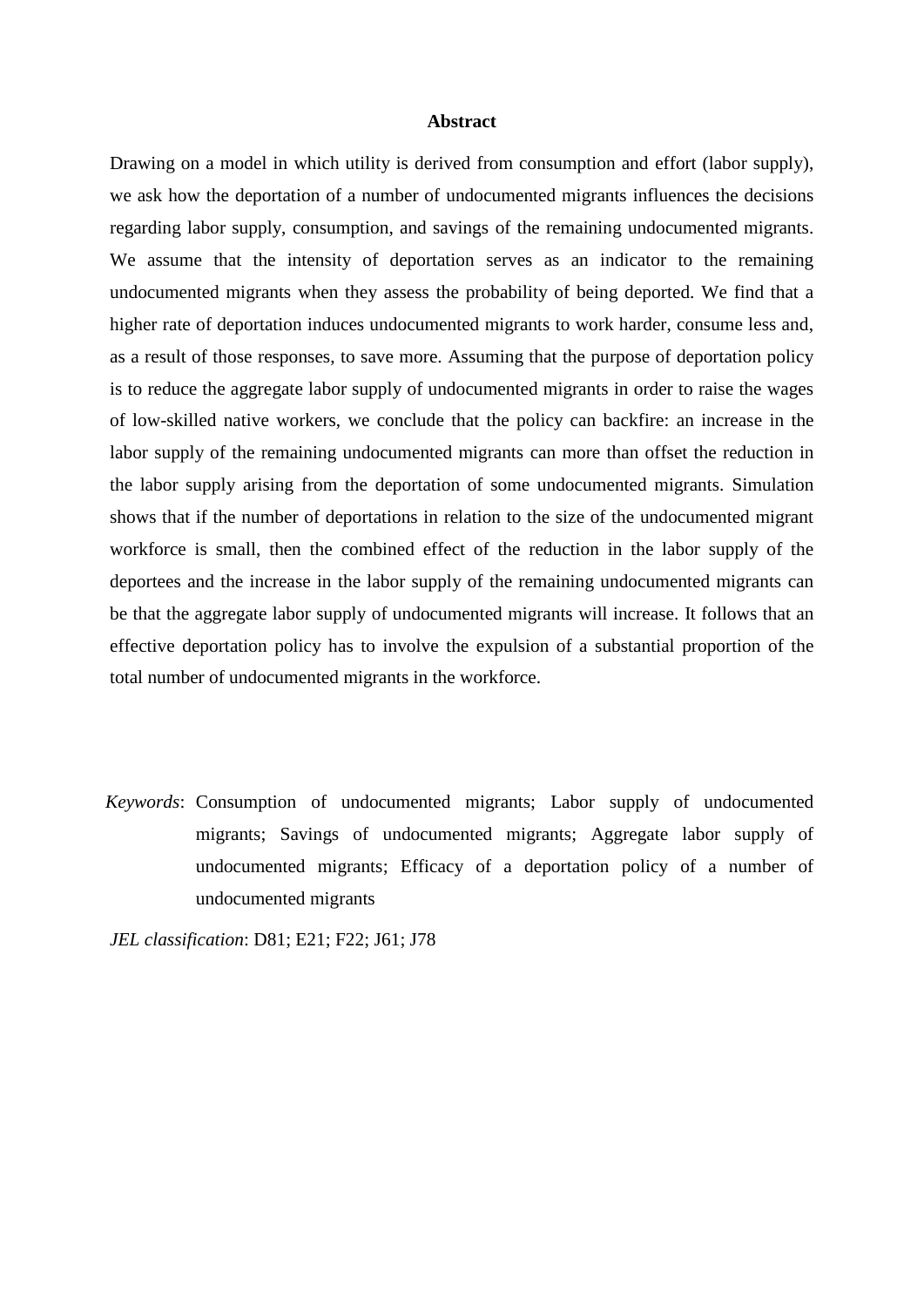### **1 Introduction**

In a speech on October 5, 2016, UK Prime Minister Theresa May said that "[for] someone who finds themselves out of work or on lower wages because of low-skilled immigration, life simply doesn't seem fair," and announced that her cabinet will "restore fairness."<sup>1</sup> At his first State of the Union address on January 30, 2018, US President Donald Trump said that "[f]or decades, open borders have allowed . . . millions of low-wage workers to compete for jobs and wages against the poorest Americans." 2 In a series of tweets on June 24, 2018, he proposed that undocumented migrants should be deported "with no Judges or Court Cases."<sup>3</sup> In a televised speech on July 4, 2018, the German Interior Minister Horst Seehofer noted that 69 failed asylum seekers were deported on that day, which happened to be the Minister's 69th birthday. The Minister's widely publicized remark served as a stark reminder that the likelihood of deportation from Germany of undocumented migrants is anything but a remote possibility. It also aligned with a vow of the EU "to step up deportations of failed asylum seekers - part of a complex and controversial drive against illegal migration."<sup>4</sup> In September 2018, the UK Government's independent Migration Advisory Committee issued a report noting that migration to the United Kingdom has had some negative impacts on lower-paid or lower-skilled native workers (MAC 2018). On December 16, 2017, *The Economist* reported that in the United States "over the past fiscal year, deportations of [illegal] immigrants have increased by a quarter." The current massive undocumented migration of Venezuelans raises a concern in the neighboring migrant-receiving Latin American countries that "many of the new arrivals will compete for unskilled jobs, perhaps depressing wages" (*The Economist*, October 6, 2018). The foregoing examples of perceptions, concerns, and real-world actions suggest that the topic of deportation of undocumented migrants is anything but negligible.

The perception that deportation is used as a policy tool to relieve "downward pressure" on "domestic wages" is not a new concern in recent announcements, declarations, and events. In an analysis done more than three decades ago aimed at explaining variations in US migration policy enforcement during 1900-1982, Shughart et al. (1986, p. 91) note that "immigration authorities use deportations [of 'illegal aliens']" as a means of "mitigating

1

<sup>1</sup> https://www.bbc.co.uk/news/uk-politics-37556019.

<sup>2</sup> https://www.theguardian.com/us-news/2018/jan/30/the-full-text-of-trumps-state-of-the-union-address.

<sup>3</sup> https://www.reuters.com/article/us-usa-immigration-trump/trump-says-illegal-immigrants-should-be-deportedwith-no-judges-or-court-cases-idUSKBN1JK0OL.

<sup>4</sup> https://www.bbc.com/news/world-europe-44778737.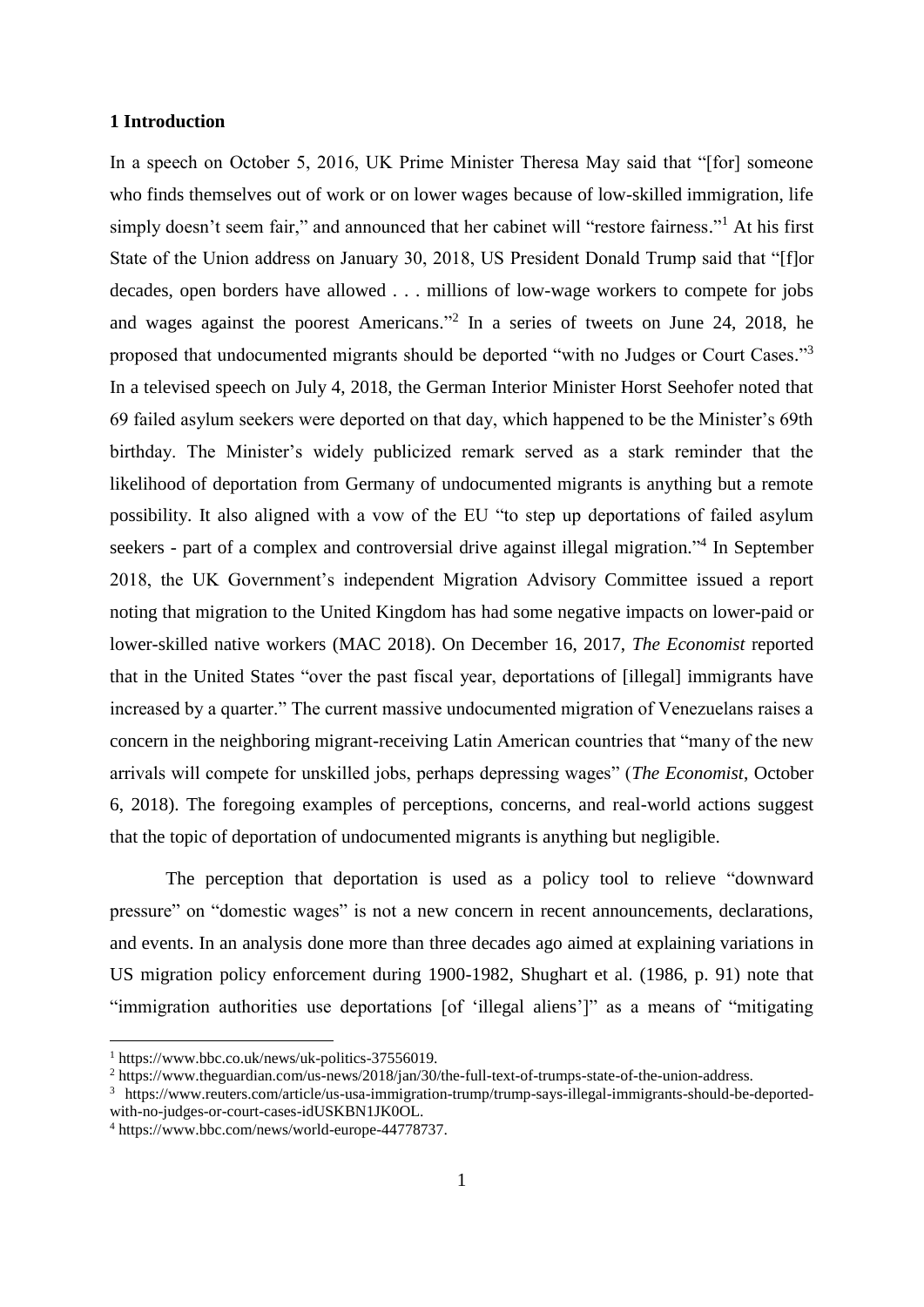downward . . . pressure on wages." Although the main thrust of the analysis by Shughart et al. is to demonstrate that variations in migration policy enforcement are attributable to a desire of organized interest groups to influence domestic wages, the analysis suggests that the extent and intensity (numbers) of deportations in a given year are aimed in part at protecting the earnings of native workers.<sup>5</sup>

In this paper we assess the efficacy of a deportation policy against the policy's declared aims. We consider a country that hosts undocumented migrants or asylum seekers whose cases for asylum are tenuous.<sup>6</sup> We refer to such people as "undocumented migrants." We ask what happens to the supply of undocumented migrant labor when the country deports some of them, given that the reason for so doing is concern that undocumented migrants compete with low-skilled native workers, putting downward pressure on the wages of those workers. The expectation underlying the policy is that following the deportations, the aggregate supply of low-skilled labor will be reduced and, consequently, the wage earnings of low-skilled native workers will increase.

We show that the responses of the remaining undocumented migrants to the deportation of fellow undocumented migrants can weaken, or even neutralize, a deportation policy aimed at raising native-born workers' wages. Our reasoning is as follows. The deportation of a certain number of undocumented migrants is an indicator or an input for the remaining undocumented migrants in calculating the probability of their own deportation. Deportation is tantamount to a wage cut, given that wages in the home country are lower than

<u>.</u>

<sup>&</sup>lt;sup>5</sup> Writings in political economy and public choice view deportations as the outcome of competition in policy formation between low-skilled workers, high-skilled workers, and owners of capital. In addition to the study by Shughart et al. (1986), we can cite here as examples of (analytical and empirical) studies noting that native lowskilled workers favor a restrictive migration policy, Benhabib (1996), who shows that restrictive migration policies will be supported by individuals owning little capital, presumably low-skilled workers; Söllner (1999), who develops a model showing that unlike high-skilled workers and capital owners, low-skilled workers are harmed by the arrival of (low-skilled) migrants; Razin and Wahba (2015), who maintain that low-skilled native workers will vote against admitting low-skilled migrants; Scheve and Slaughter (2001), who find that in the United States low-skilled workers favor limiting the inflow of migrants; and Stichnoth (2012), who finds that in regions in Germany in which the proportion of unemployed foreign workers among the unemployed labor force is large, native workers are less supportive of state unemployment programs (an attitude that can be interpreted as indirect evidence of hostility towards migrants). While those studies have addressed to different extents issues related to public policy responses to migration, none have explored the effects on the aggregate supply of illegal migrant labor associated with the deportation of illegal migrants. Seen in this way, our analysis complements the existing literature.

<sup>&</sup>lt;sup>6</sup> "[On June 27, 2018,] Ireland became one of the last countries in the European Union to grant employment rights to asylum seekers . . . leaving Lithuania as the only EU country to prevent asylum seekers from working." Reuters, June 27, 2018 (https://www.reuters.com/article/us-ireland-asylum/ireland-to-allow-asylum-seekers-towork-for-first-time-idUSKBN1JN2AX).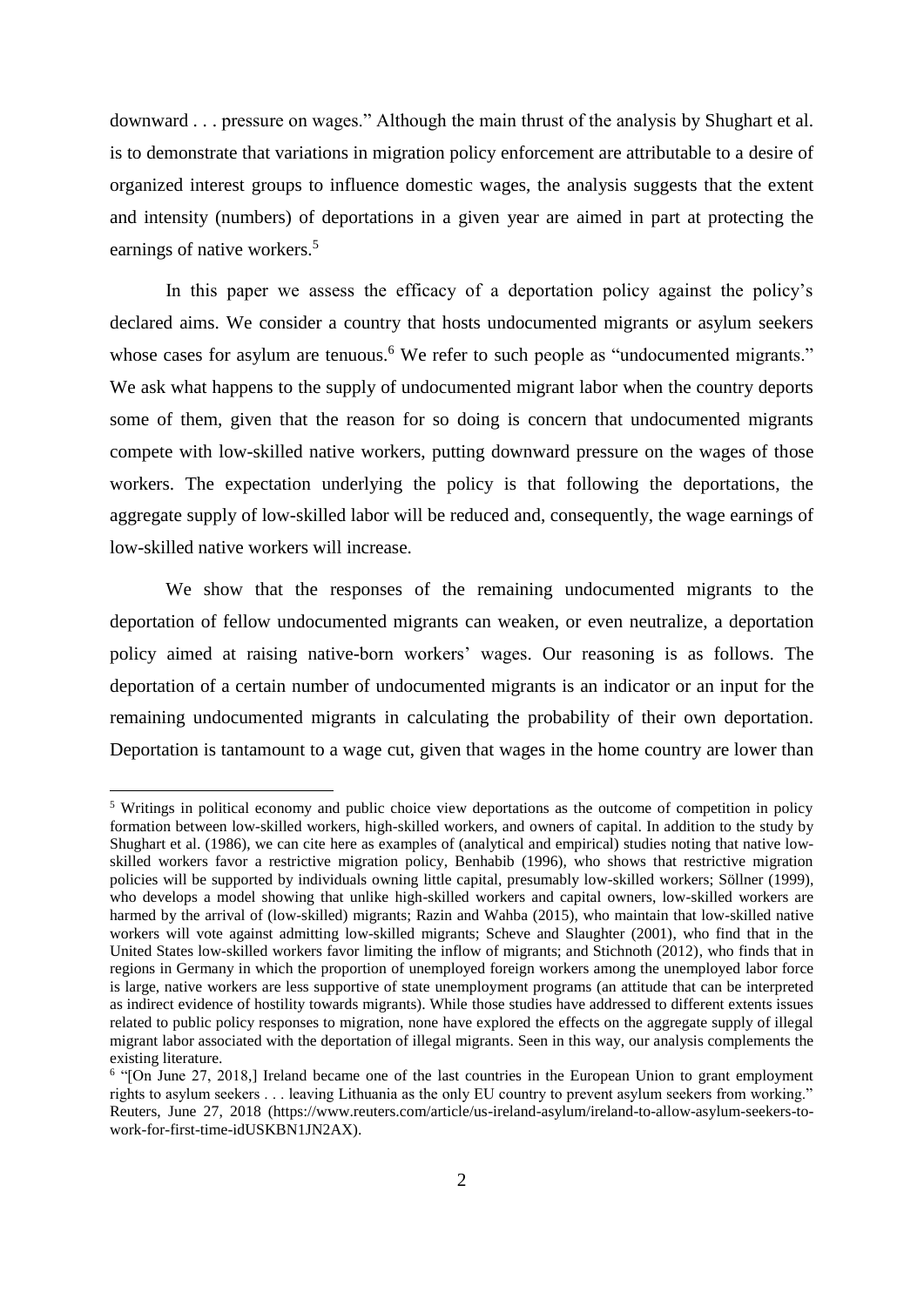wages in the host country. A higher perceived probability of expulsion induces an undocumented migrant to increase his labor supply and to use additions to his earnings to beef up his savings, as a reservoir to tap into in the event of being deported. When a reduction in the labor supplied by the departing undocumented migrants is accompanied by an increase in the labor supplied by the remaining undocumented migrants, the deportation policy does not succeed in achieving its intended purpose.

In order to study the reaction of undocumented migrants to the deportation of fellow undocumented migrants, we assume that the undocumented migrants, who live for two periods, choose the amount of labor they supply and their level of consumption so as to maximize their intertemporal utilities. In the beginning of the first period, some undocumented migrants are deported from the host country. Based on the intensity of the deportations, the remaining undocumented migrants make assumptions regarding the likelihood that they will be deported at the beginning of the second period. The perceived probability of being deported enters the undocumented migrants' utility negatively and appears as a term in their chosen *first-period* labor supply, consumption, and savings. We find that a policy shift that leads to an increase in that probability prompts undocumented migrants to work harder, consume less and, as a consequence of both responses, to save more in the first period of their lives. A simulation exercise helps illustrate such responses and their magnitudes.

Whereas the effects of the deportation of undocumented migrants on native workers have been studied (Chassamboulli and Peri 2015; Machado 2017), very little research has been conducted on the impact of deportations of some undocumented migrants on the behavior of the remaining undocumented migrants. Vinogradova (2016) develops a stochastic life-cycle model aimed at showing that a strict deportation policy leads to increased voluntary returns of undocumented migrants to their home countries. That response leads to a reduction, rather than to an increase, in the aggregate labor supplied by undocumented migrants. However, in her model, Vinogradova abstracts from *individual* labor supply considerations, assuming that migrants supply their labor inelastically. In contrast, by allowing for endogenous determination of individual labor supply, we obtain the result that a tougher deportation policy induces undocumented migrants to work harder. Such a reaction can lead to an increase in the aggregate labor supply of undocumented migrants, even though following deportations, the number of undocumented migrants in the host country declines.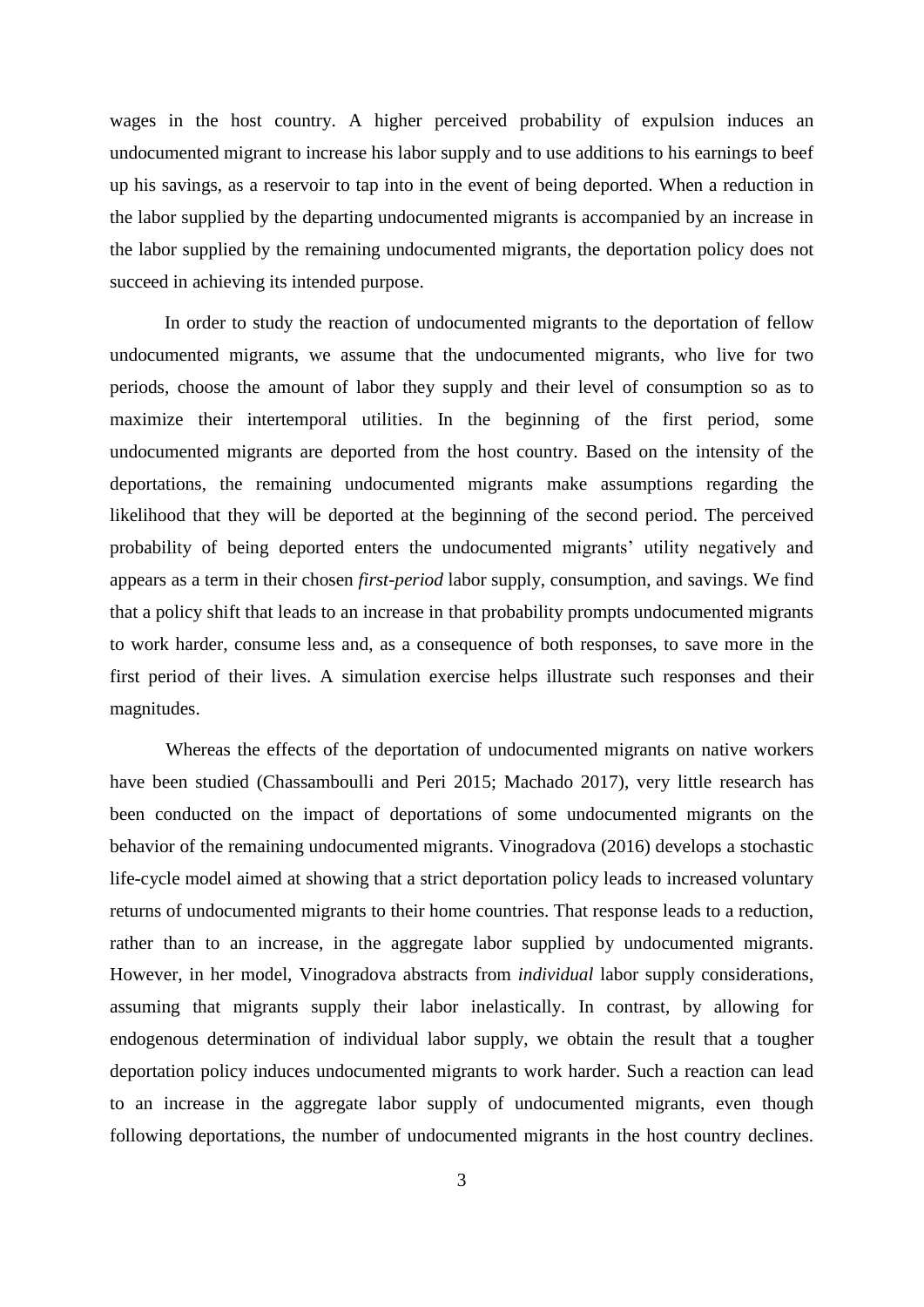Moreover, even if, as reasoned by Vinogradova, a severe threat of deportation were to trigger voluntary returns, our result will be strengthened because prior to the rise in voluntary returns, undocumented migrants presumably will double their work effort.

It might be argued that our analysis is wanting because we do not address the possibility that undocumented migrants might plan to stay in the host country for just a single period, in which case they will be oblivious to changes in the probability of deportation in a subsequent period. But that neglect is only apparent: we can always think of an increase in the intensity of deportations as being interpreted by an undocumented migrant as a shortening of his stay in the host country, such that the timing of his forced return will precede that of his planned return.

In addition to contributing to a better understanding of the reactions of undocumented migrants to the deportation of fellow undocumented migrants, our study of the consequences of changing the probability of deportation sheds light on the more general subject of the responses of individuals to a change in the probability of a lower future income. From what we know, no paper to date has presented a unified model of labor supply and consumption decisions, showing that savings set aside to cover the possibility that tomorrow's earnings will be lower than today's earnings result *both* from reduced consumption today out of current earnings, and from higher earnings today yielded by increased labor supply. Flodén (2006) shows that a larger variance in tomorrow's income, holding constant tomorrow's expected income, induces an individual to save more today by reducing his current consumption and by increasing his current labor supply. However, Flodén's result does not carry through to a setting in which the driver of increased savings is a decline in expected future income rather than an increase in the variance of that income. After all, income variance depends on expected income, and a reduction in expected income can well *reduce* income variance, in which case changes in the expected value of income and its variance may have opposing effects on the individual's saving behavior. Our analysis reveals that Flodén's result is robust to a reformulation of the nature of uncertainty regarding future earnings.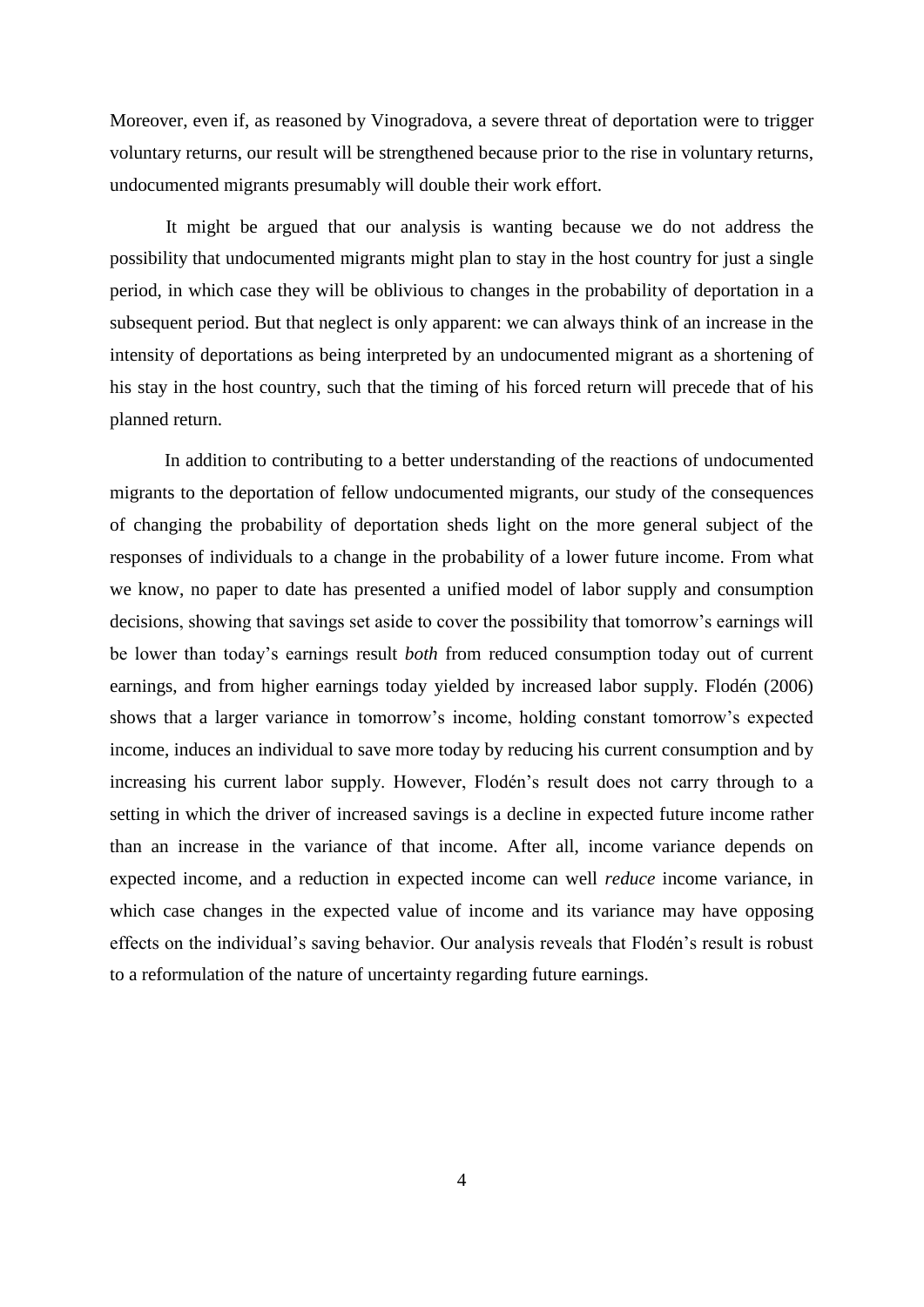# **2 A unified model of intertemporal utility from consumption and labor supply: The case of undocumented migration**

#### **2.1 Modeling the labor supply of an individual undocumented migrant**

In country *d* (we use *d* for "destination"), undocumented migrants arrive motivated by an international wage differential. The wage per unit of labor in country *d* is  $w<sup>d</sup>$ . The wage per unit of labor in the home country *h* (we use *h* for "home") is  $w<sup>h</sup>$ . Naturally, we assume that  $0 < w<sup>h</sup> < w<sup>d</sup>$ . We introduce the following characterizations.

The undocumented migrants live for two periods. Denoting consumption by *c* and effort (labor supply) by *l*, intertemporal utility,  $U(c_1, c_2, l_1, l_2)$ , derived from first-period utility,  $u(c_1, l_1)$ , and from second-period utility,  $u(c_2, l_2)$ , is

$$
U(c_1, c_2, l_1, l_2) = u(c_1, l_1) + \delta u(c_2, l_2),
$$

where  $\delta \in (0,1)$  denotes the discount factor. Standard non-negativity constraints apply to  $c_i$ and to  $l_i$ ,  $t = 1, 2$ . The per period utility function  $u(c, l)$  is strictly increasing in *c*, strictly decreasing in *l*, and is strictly concave such that  $\frac{\partial u(c, l)}{\partial x} = u_c(c, l)$ *c*  $\frac{\partial u(c,l)}{\partial t}$  =  $\partial$  $\frac{\partial u(c,l)}{\partial l} \equiv u_l(c,l)$ *l*  $\frac{\partial u(c,l)}{\partial c}$  =  $\hat{c}$ , 2  $\frac{u^2(c,l)}{a a^2} \equiv u_{cc}(c,l)$ *c*  $\frac{\partial u^2(c,l)}{dt} \equiv$  $\partial$ , 2  $\frac{u^2(c,l)}{2l^2} \equiv u_u(c,l)$ *l*  $\frac{\partial u^2(c,l)}{dt} \equiv$  $\partial$ , and  $\frac{u^2(c,l)}{2l^2} \equiv u_{cl}(c,l)$  $c$  $\partial l$  $\frac{\partial u^2(c,l)}{\partial c \partial l} = u_{cl}(c,l)$ , which implies that  $u_c(c,l) > 0$ ,  $u_l(c,l) < 0$ ,  $u_{cc}(c,l) < 0$ ,  $u_{ll}(c,l) < 0$ , and  $u_{cc}(c,l)u_{ll}(c,l) - u_{cl}(c,l)^2$  $u_{cc}(c, l)u_{ll}(c, l) - u_{cl}(c, l)^2 > 0$ . We assume that  $\lim_{c\to 0} u_c(c,l) = +\infty$ , and that  $\lim_{l\to+\infty} u_l(c,l) = -\infty$ . Those limit assumptions rule out, respectively, zero consumption and work to exhaustion.

In the beginning of the first period, country *d* deports some of the undocumented migrants. In the wake of that deportation, the remaining undocumented migrants make assumptions regarding the likelihood of their own deportation at the (beginning of the) subsequent period. Those expectations yield probability  $p \in (0,1)$ : the remaining undocumented migrants believe that in the second period of their lives they will stay in country *d* with probability  $1-p$ , in which the prevailing wage will be  $w^d$  per unit of labor; and that they will be deported to their home country with probability *p*, in which case the prevailing wage will be  $w^h$  per unit of labor. Faced with this uncertainty regarding the country in which they will be able to work in the second period of their lives, the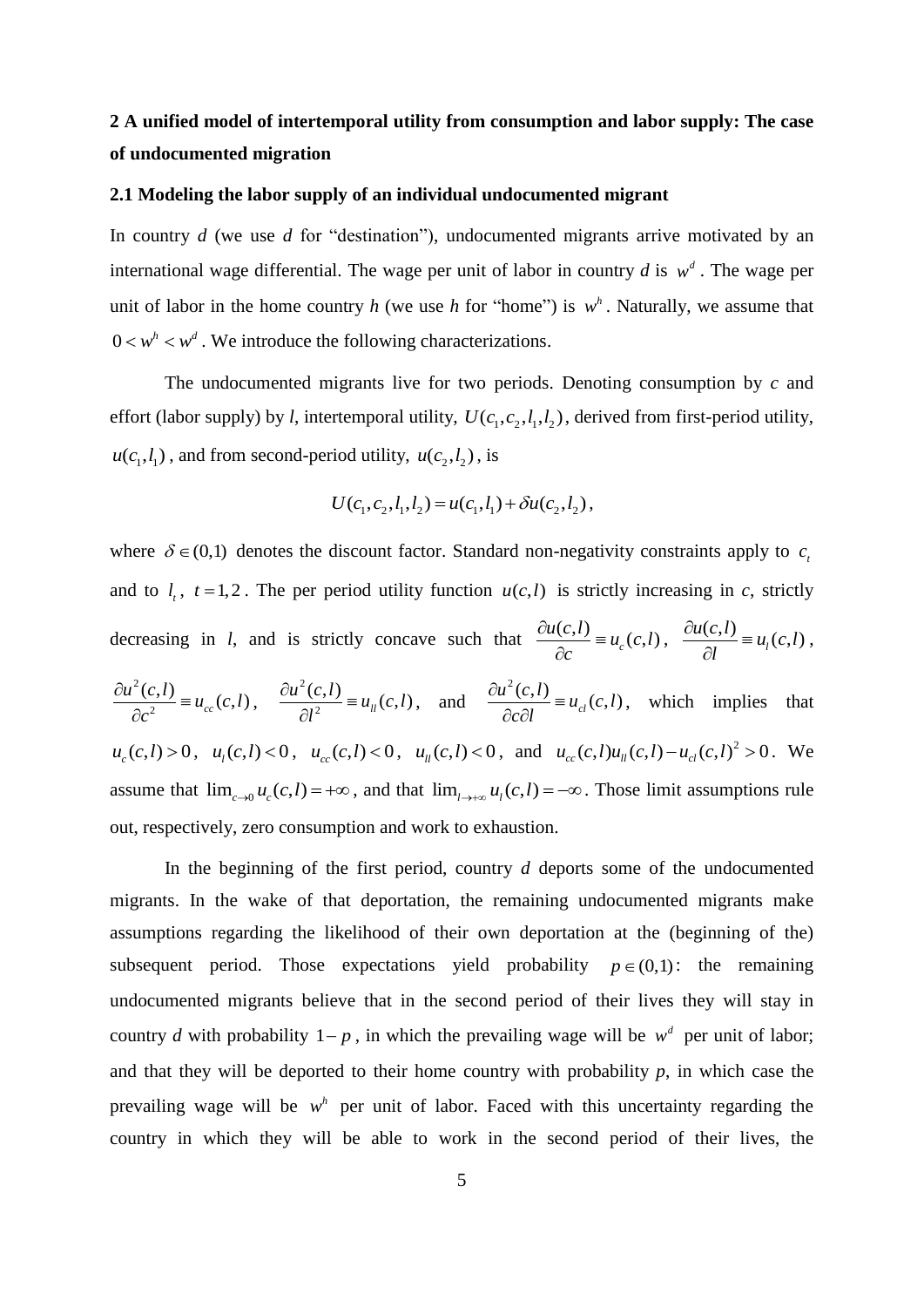undocumented migrants choose how much labor to supply in the first period and how to allocate their consumption between the two periods, which is tantamount to choosing how much to save, *s*, in the first period. (Assuming that the purpose of saving is to support future consumption, savings play no role in the second and last period of life.) The migrants' choices are governed by a desire to maximize their intertemporal utility function.

The first-period consumption of a migrant is

$$
c_1 = w^d l_1 - s. \tag{1}
$$

Given the exogenous probability *p* of ending up working in the home country in the second period of life, then with probability  $1-p$  an undocumented migrant remains in the destination country, and his second-period consumption is

$$
c_2^d = w^d l_2^d + (1 + \overline{r})s \,, \tag{2}
$$

and with probability *p* the second-period consumption of an undocumented migrant is

$$
c_2^h = w^h l_2^h + (1 + \overline{r})s \,, \tag{3}
$$

where  $\bar{r}$  denotes the rate of return on savings, assumed to be set at the world level. The lifetime income constraint of an undocumented migrant if he will not be subject to deportation is

$$
c_1 + \frac{1}{1+\overline{r}} c_2^d = w^d l_1 + \frac{w^d}{1+\overline{r}} l_2^d.
$$
 (4)

The lifetime income constraint of an undocumented migrant if he will be deported is

$$
c_1 + \frac{1}{1+\overline{r}} c_2^h = w^d l_1 + \frac{w^h}{1+\overline{r}} l_2^h.
$$
 (5)

The migrant chooses  $c_1$ ,  $c_2^{\alpha}$  $c_2^d$  ,  $c_2^h$  $c_2^h$ ,  $l_1$ ,  $l_2^a$  $l_2^d$ , and  $l_2^h$  $l_2^h$  so as to maximize the following Lagrangian:

$$
H = (1-p)\left[u(c_1, l_1) + \delta u(c_2^d, l_2^d) + \lambda \left(w^d l_1 + \frac{w^d}{1+\overline{r}}l_2^d - c_1 - \frac{1}{1+\overline{r}}c_2^d\right)\right] + p\left[u(c_1, l_1) + \delta u(c_2^h, l_2^h) + \mu \left(w^d l_1 + \frac{w^h}{1+\overline{r}}l_2^h - c_1 - \frac{1}{1+\overline{r}}c_2^h\right)\right]
$$
(6)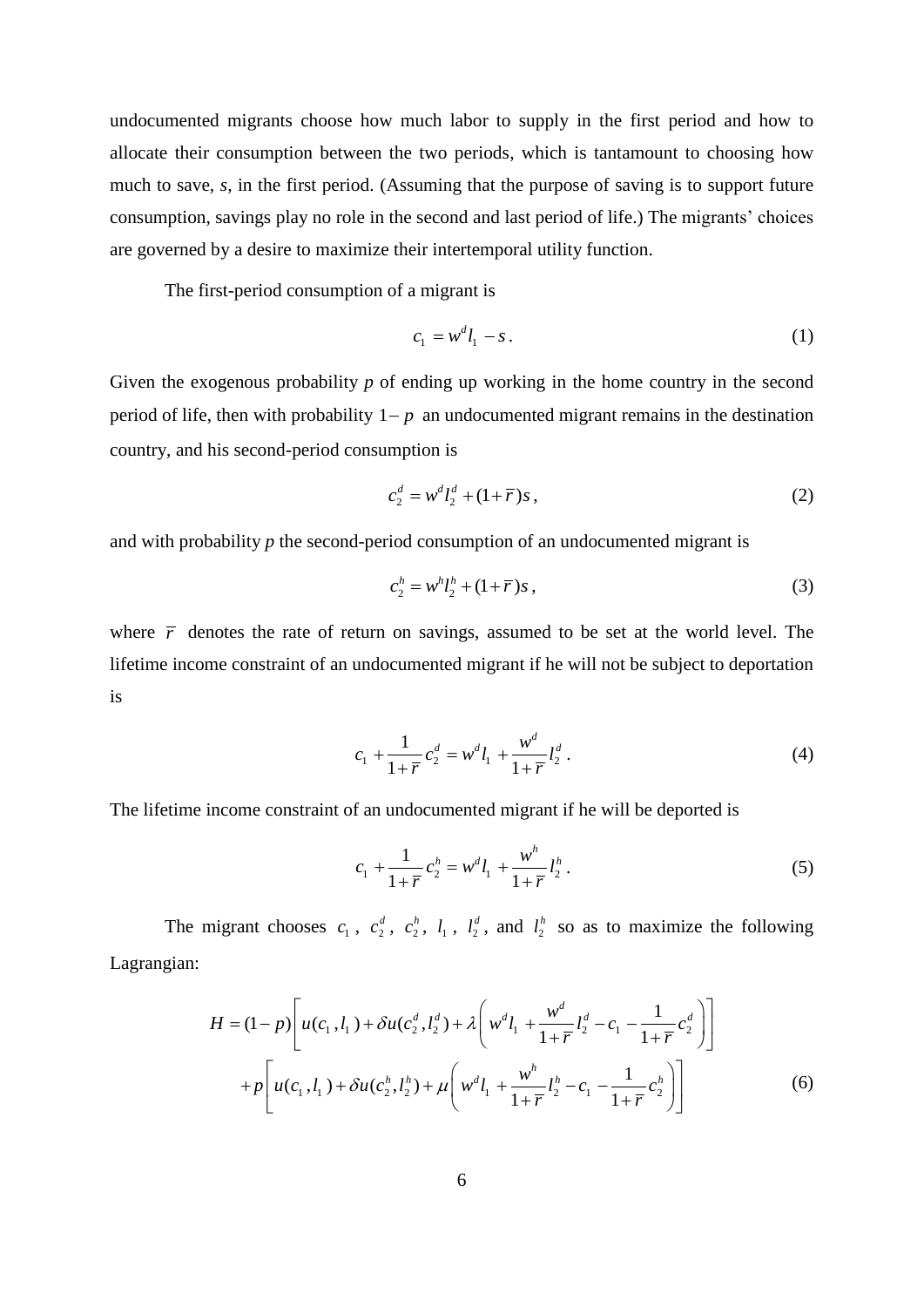where  $\lambda$  is a Lagrange multiplier that measures the marginal utility of earnings when they are derived in their entirety from work in country  $d$ , and  $\mu$  is a Lagrange multiplier that measures the marginal utility of earnings when they are derived partly from work in country *d*, and partly from work in the home country. Taking several algebraic steps aimed at substituting for  $\lambda$  and  $\mu$ , the first-order conditions obtained from (6) yield intertemporal relationships for consumption

$$
u_c(c_1, l_1) = \delta(1+\bar{r}) \Big[ (1-p)u_c(c_2^d, l_2^d) + pu_c(c_2^h, l_2^h) \Big],
$$
\n(7)

and for labor supply

$$
u_{l}(c_{1}, l_{1}) = \delta(1+\overline{r}) \left[ (1-p)u_{l}(c_{2}^{d}, l_{2}^{d}) + p \frac{w^{d}}{w^{h}} u_{l}(c_{2}^{h}, l_{2}^{h}) \right].
$$
\n(8)

Also, the first-order conditions bind the consumption and labor supply per period

$$
\frac{u_i(c_1, l_1)}{u_c(c_1, l_1)} = \frac{u_i(c_2^d, l_2^d)}{u_c(c_2^d, l_2^d)} = -w^d,
$$
\n(9)

and

$$
\frac{u_1(c_2^h, l_2^h)}{u_c(c_2^h, l_2^h)} = -w^h,
$$
\n(10)

respectively. Given the properties of the per period utility function ensuring that the secondorder condition for a maximum is satisfied, equations (7) through (10) together with constraints (4) and (5) uniquely determine the levels of consumption and labor supply that maximize (6). We denote those optimal levels by  $c_1^*$  $c_1^*, c_2^{d*}$ 2  $c_2^{d^*}, c_2^{h^*}$ 2  $c_2^{h^*}, l_1^*$  $l_1^*, l_2^{d^*}$ 2  $l_2^{d*}$ , and  $l_2^{h*}$ 2  $l_2^{h^*}$ .

Suppose now that country *d* intensifies its deportation policy, expelling a relatively large proportion of its undocumented migrant workforce at the beginning of the first period (larger than that which led to the probability of deportation estimated at the level *p*). That policy action is interpreted by the remaining undocumented migrants as a prospective increase in the likelihood of their own deportation at the beginning of the second period. Taking the first-period optimal values of the variables as functions of the probability of deportation, we ask what would happen to those values if the probability increased. To that end, we formulate and sign the relationships between the probability of deportation and labor supply, and between the probability of deportation and consumption.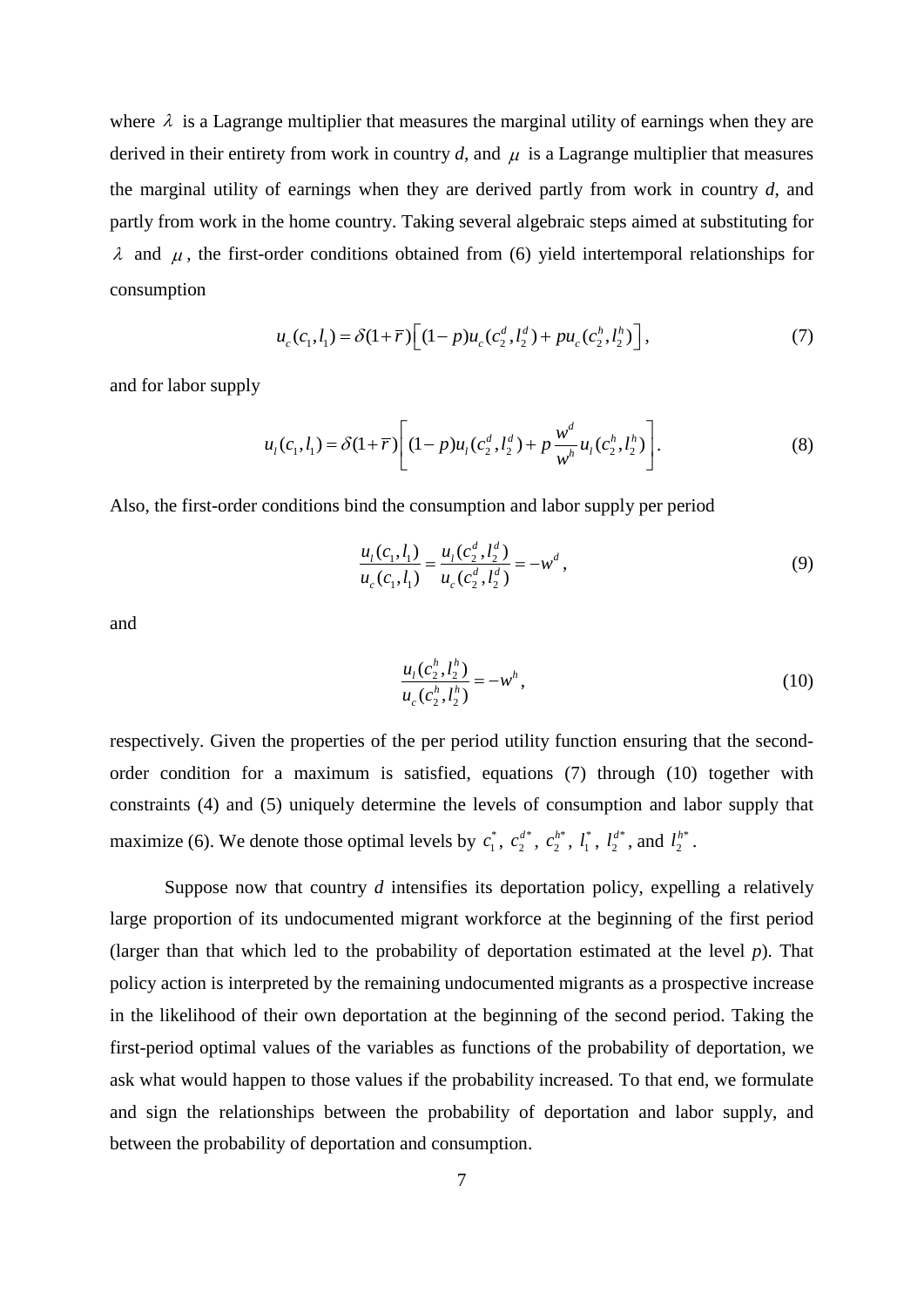**Claim 1**. The higher the probability of deportation, the larger the labor supply of an undocumented migrant in the first period.

**Proof**. The proof is in the Appendix.

**Claim 2**. The higher the probability of deportation, the lower the consumption of an undocumented migrant in the first period.

**Proof**. The proof is in the Appendix.

Interestingly, an undocumented migrant responds to a higher probability of deportation by consuming less in the first period, in spite of him supplying more labor in that period.

Claims 1 and 2 together with constraint (1) on a migrant's first-period consumption yield the following result.

**Corollary**. The higher the probability of deportation, the larger the savings of an undocumented migrant.

In sum, at the optimum, the response of an undocumented migrant to a higher probability of deportation is to work harder, to consume less, and to save more.

## **2.2 The effect of deportations on the aggregate labor supply of undocumented migrants**

In Subsection 2.1, we have shown that a deportation policy that reduces the number of undocumented migrants in country *d*, induces the remaining undocumented migrants to work harder. We now ask whether the combined effect of the reduction in the labor supply of the undocumented migrants because of deportations and the increase in the labor supply of the remaining undocumented migrants can be such that the *aggregate* labor supply of the undocumented migrant workforce in country *d* increases. When the proportion of deported undocumented migrants in the undocumented migrant workforce is substantial, the aggregate labor supply of the undocumented migrants is bound to fall. This is so because the labor supplied by an undocumented migrant cannot be arbitrarily large, which follows from the assumption that in the limit the marginal disutility of labor supply is infinitely high. Thus, when the proportion of the remaining undocumented migrants in the total workforce of undocumented migrants becomes small, the aggregate labor supply of the undocumented migrants also will be small, in spite of each of the remaining undocumented migrants increasing his supply of labor. However, when the number of deportees relative to the size of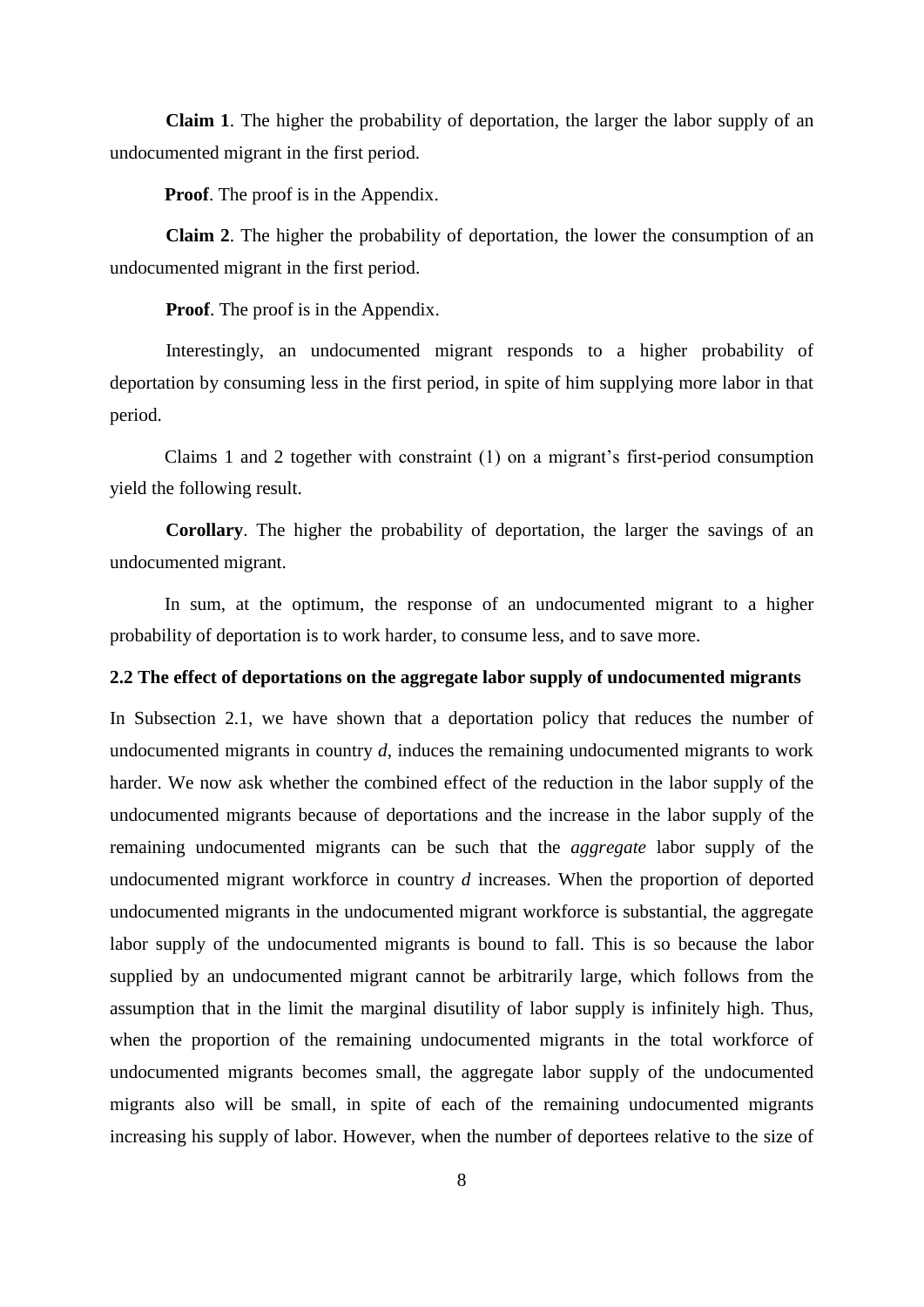the undocumented migrant workforce is small, then the sum of the increases in the labor supply of each of the remaining undocumented migrants can be such as to offset the reduction in the aggregate labor supply of the undocumented migrants; the relationship between deportations and the aggregate labor supply of undocumented migrants can thus be inverse Ushaped.

In Table 1, we present a simulation exercise based on our model. The results displayed are for a constant elasticity of substitution per period utility function  $(c, l) = \frac{c^{1-\sigma}}{1-\sigma} - \alpha \frac{l^{1-\sigma}}{1-\sigma}$  $\frac{\overline{1-\sigma}}{1-\sigma}$  -  $\alpha$  $u(c, l) = \frac{c^{1-\sigma}}{1-\sigma} - \alpha \frac{l^{1+\gamma}}{1-\sigma}$  $\frac{\overline{a}}{\sigma}$   $\frac{\overline{a}}{1+\gamma}$ ,  $=\frac{c^{1-\sigma}}{1-\alpha}$  $\frac{\overline{\phantom{m}}}{-\sigma}$  -  $\alpha \frac{\overline{\phantom{m}}}{1+\gamma}$ , where c and *l* are as defined in Subsection 2.1;  $\alpha$  represents the intensity of the disutility of labor (toil); and  $\sigma$  and  $\gamma$  are the inverses of the elasticities of intertemporal substitution (EIS) in consumption and in labor supply, respectively. We perform simulation for parameter values  $\sigma = 2$  and  $\alpha = 1$  in the constant elasticity of substitution per period utility function, and for parameter values  $\delta = 0.8$ ,  $\bar{r} = 0.1$ ,  $w^d = 4$ , and  $w^h = 1$ , where  $\delta$ ,  $\bar{r}$ ,  $w^d$ , and  $w^h$ were defined in Subsection 2.1. Those choices of values are premised on the following considerations. Setting  $\sigma = 2$  tracks estimates of the EIS in consumption reported in the received literature.<sup>7</sup> Assuming that the duration of the first period of (working) life is about five years, then a five-year discount rate of  $\delta = 0.8$  and an interest rate of  $\bar{r} = 0.1$  correspond to annual rates of about  $\delta = 0.96$  and  $\bar{r} = 0.02$ , respectively. For example, the annual interest rate of  $\bar{r} = 0.02$  is the average rate for US federal funds in 2018.<sup>8</sup> We assume that the wage in the destination country *d* is four times higher than the wage in the home country *h* which, again as an example, corresponds to the 2017 wage difference between the United States and Mexico.<sup>9</sup> We conduct a simulation for three values of  $\gamma$ :  $\gamma = 1.75$ ,  $\gamma = 2$ , and  $\gamma = 2.25$ .<sup>10</sup> For ease of reference, the simulation is performed for a population of 100 undocumented migrants.

<u>.</u>

<sup>&</sup>lt;sup>7</sup> Havranek et al. (2015) report that in empirical studies, the mean estimate of the EIS in consumption is 0.5, which corresponds to  $\sigma = 2$ .

<sup>8</sup> https://www.federalreserve.gov/monetarypolicy/openmarket.htm

<sup>9</sup> https://stats.oecd.org/Index.aspx?DataSetCode=AV\_AN\_WAGE

<sup>&</sup>lt;sup>10</sup> In the existing empirical literature dating from the 1980s, estimates of the EIS in labor supply usually are small - between 0.15 and 0.31 - possibly constituting underestimates (Keane and Rogerson 2012). Imai and Keane (2004) find that when the impact of learning-by-doing on workers' lifecycle wage paths is taken into account, then the EIS in labor supply can be as high as 3.8. Noting that in terms of labor supply, undocumented migrants are characterized by a lower EIS than non-migrants (Borjas 2017), we chose to utilize for the EIS in labor supply a range of values that is closer to the estimates in the studies dating from the 1980s.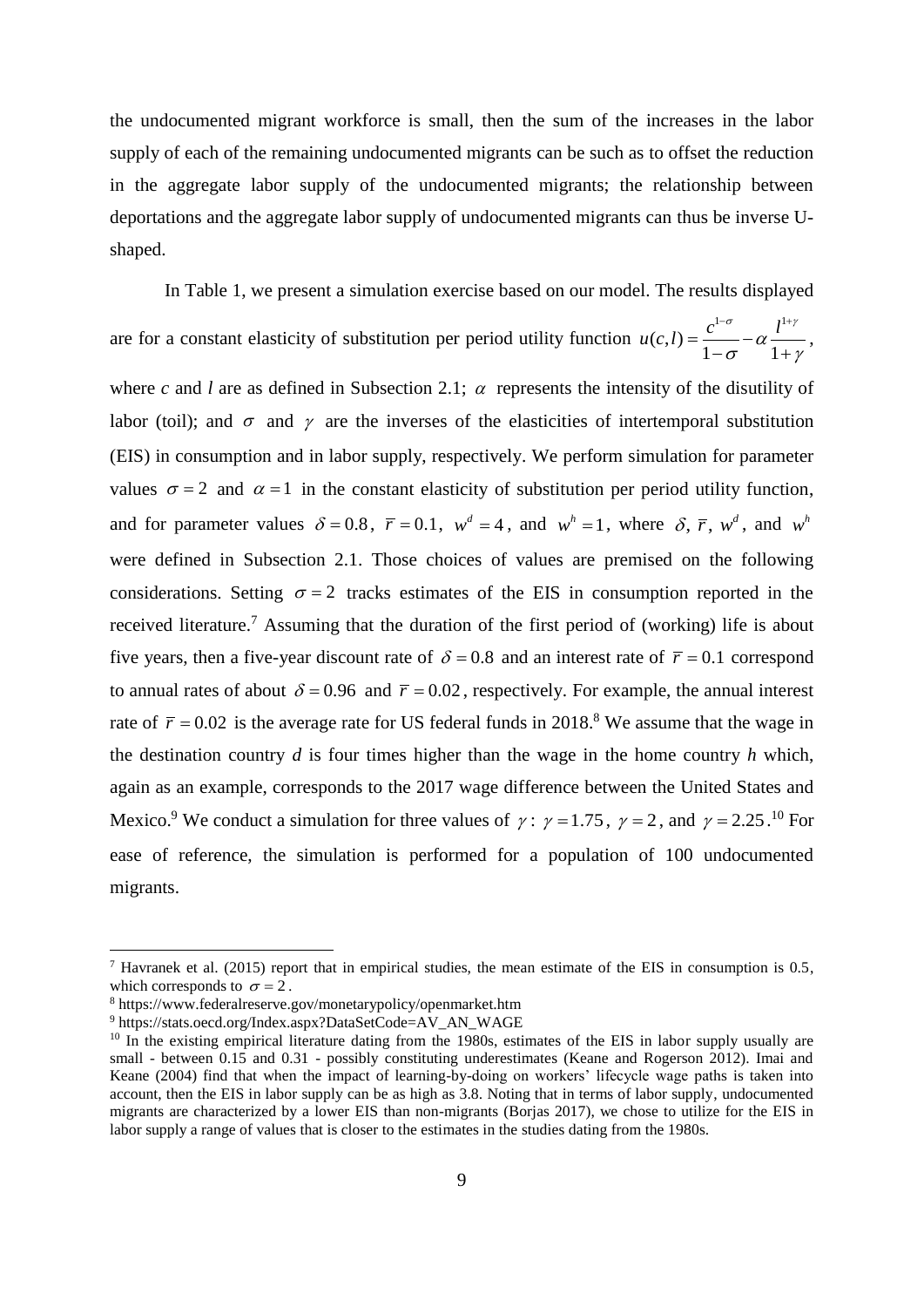Column 1 presents four alternative probabilities of deportation, *p*. Obviously, the probability of deportation is determined by the number of undocumented migrants deported, *n*, according to the formula  $p = n/100$ . Different probabilities thus reflect different levels of intensity of the deportation policy. Columns 2, 4, and 6 list optimal first-period labor supply, \*  $l_1^*$ , for  $\gamma = 1.75$ ,  $\gamma = 2$ , and  $\gamma = 2.25$ , respectively. Columns 3, 5, and 7 list the aggregate first-period labor supply of the remaining undocumented migrants,  $L<sub>1</sub>$ , calculated according to the formula  $L_1 = (100 - n)l_1^*$ , for  $\gamma = 1.75$ ,  $\gamma = 2$ , and  $\gamma = 2.25$ , respectively.

**Table 1** Simulation of the optimal first-period labor supply and aggregate labor supply of undocumented migrants

|                  | $\overline{2}$  | 3     | 4            | 5     | 6               | 7     |
|------------------|-----------------|-------|--------------|-------|-----------------|-------|
| $\boldsymbol{p}$ | $\gamma = 1.75$ |       | $\gamma = 2$ |       | $\gamma = 2.25$ |       |
|                  | $l_1^*$         | $L_1$ | $l_1^*$      | $L_1$ | $l_1^*$         | $L_1$ |
| 0.00             | 0.667           | 66.70 | 0.686        | 68.60 | 0.702           | 70.20 |
| 0.05             | 0.715           | 67.93 | 0.730        | 69.35 | 0.744           | 70.68 |
| 0.10             | 0.744           | 66.96 | 0.757        | 68.13 | 0.768           | 69.12 |
| 0.20             | 0.782           | 62.56 | 0.792        | 63.36 | 0.801           | 64.08 |

Note: The calculations are for per period utility function  $(c, l) = \frac{c^{1-\sigma}}{1-\sigma} - \alpha \frac{l^{1-\sigma}}{1-\sigma}$  $1-\sigma$   $\alpha$  $u(c, l) = \frac{c^{1-\sigma}}{l} - \alpha \frac{l^{1+\gamma}}{l}$  $\frac{\overline{\phantom{0}}}{\sigma}$  -  $\alpha$   $\frac{\overline{\phantom{0}}}{1+\gamma}$ ,  $=\frac{c^{1-\sigma}}{1-\alpha} - \alpha \frac{l^{1+\gamma}}{1-\gamma}$  $\frac{\gamma}{\gamma - \sigma} - \alpha \frac{\gamma}{1 + \gamma}$ , where *c* is consumption, and *l* 

is labor supply. We assume that the inverse of the elasticity of intertemporal substitution in consumption is  $\sigma = 2$ ; the intensity of the disutility of labor is  $\alpha = 1$ ; the discount rate is  $\delta = 0.8$ ; the interest rate is  $\bar{r} = 0.1$ ; the wage per unit of labor in country *d* is  $w^d = 4$ ; and the wage per unit of labor in country *h* is  $w^h = 1$ .

As predicted by our model, the calculations in Table 1 reveal that the higher is the probability of deportation, the harder the undocumented migrants will work; the higher is *p*, the higher is \*  $l_1^*$ . If the purpose of the deportation policy is to reduce the supply of undocumented migrant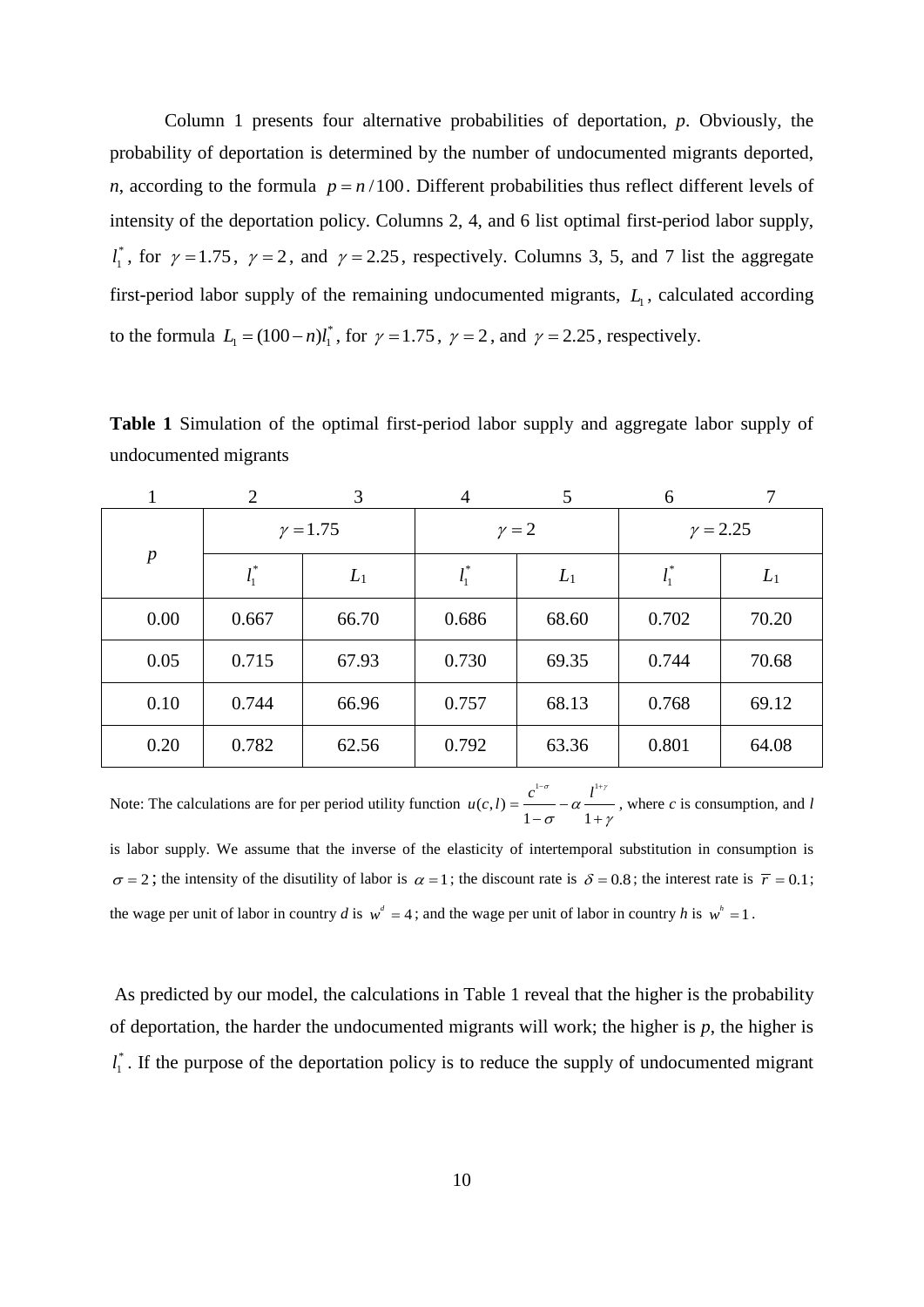labor so as to raise the wages of low-skilled native workers, then the policy can backfire.<sup>11</sup> That consequence can arise when the number of deportees is small relative to the total number of undocumented migrants. For example, for  $\gamma = 2$ , deportation of 5% of the undocumented migrant workforce will lead to an increase in the labor supplied by each remaining undocumented migrant by 6.41% (from 0.686 units of time to 0.730 units of time), as well as to an *increase* of the aggregate labor supply of undocumented migrants by 1.01% (from 68.60 units of time to 69.35 units of time). On the other hand, when the number of deportees is relatively large, as when, for example, 20% of the undocumented migrant workforce is deported, then the deportation policy will achieve its intended goal. The relationship between the probability of deportation and the aggregate first-period labor supply of the remaining undocumented migrants for the per period utility function and for the parameter values used to construct Table 1 is depicted in Figure 1.

1

 $11$  We implicitly assume that the size of the undocumented migrant workforce relative to the size of the lowskilled native workforce is significant, or else deportations will not be an effective tool for raising the wages of low-skilled native workers.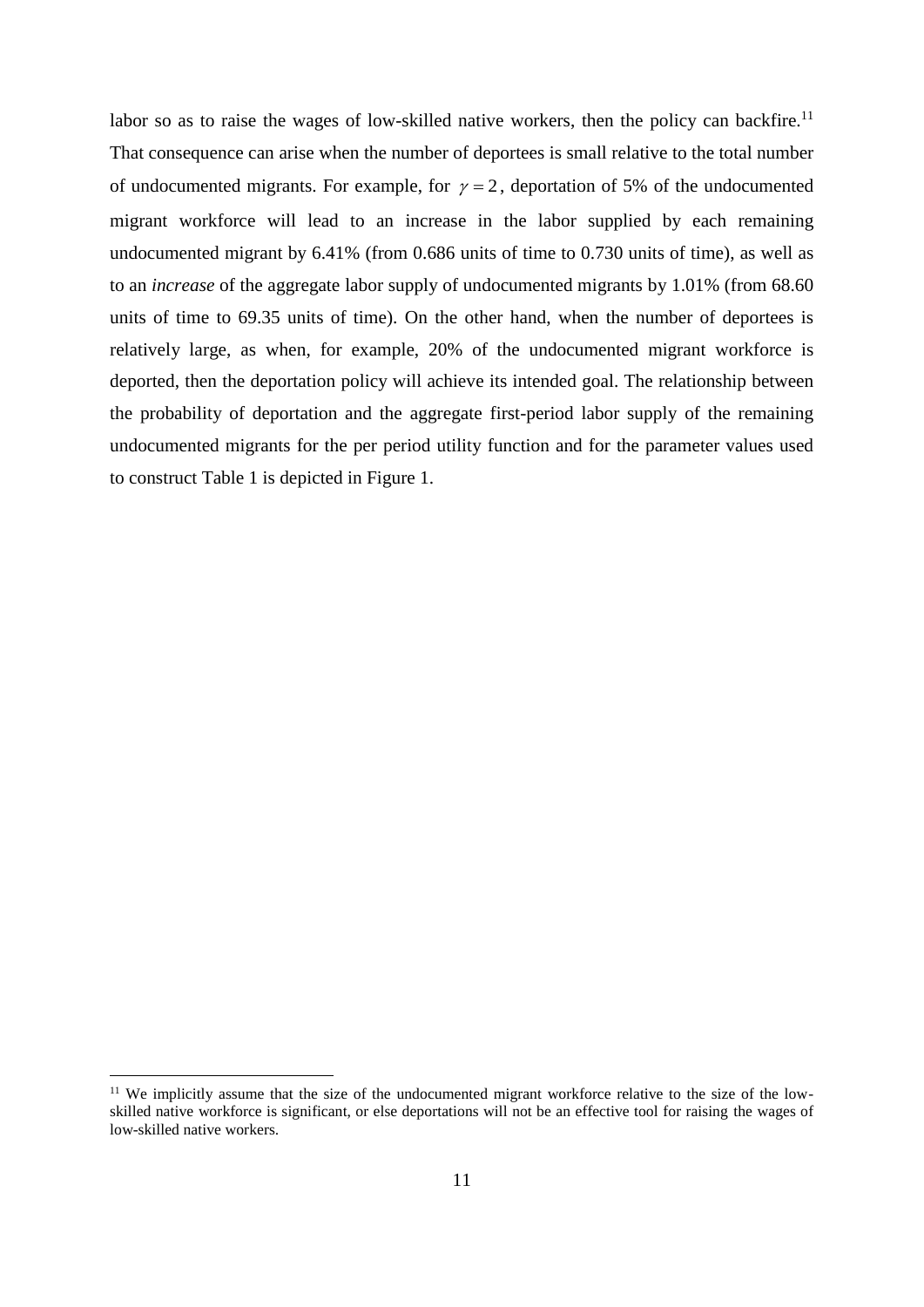**Fig. 1** Simulating the aggregate first-period labor supply of the remaining undocumented migrants, as a function of the probability of deportation.



The results of the simulation align with the perception that if a deportation policy is to be an effective tool for raising the wages of low-skilled native workers, the number of undocumented migrants deported in relation to the total number of undocumented migrants has to be substantial.

# **3 Discussion and conclusions**

A unified two-period model of intertemporal preferences for consumption and labor supply enables us to trace the choices of undocumented migrants who face the possibility that their future earnings will be lower than their current earnings. Second-period earnings will fall upon deportation to the home country. The probability of deportation enters the undocumented migrants' utility negatively, and it affects their chosen first-period labor supply, consumption, and savings. We show that a higher probability of deportation results in unambiguous changes in those decisions.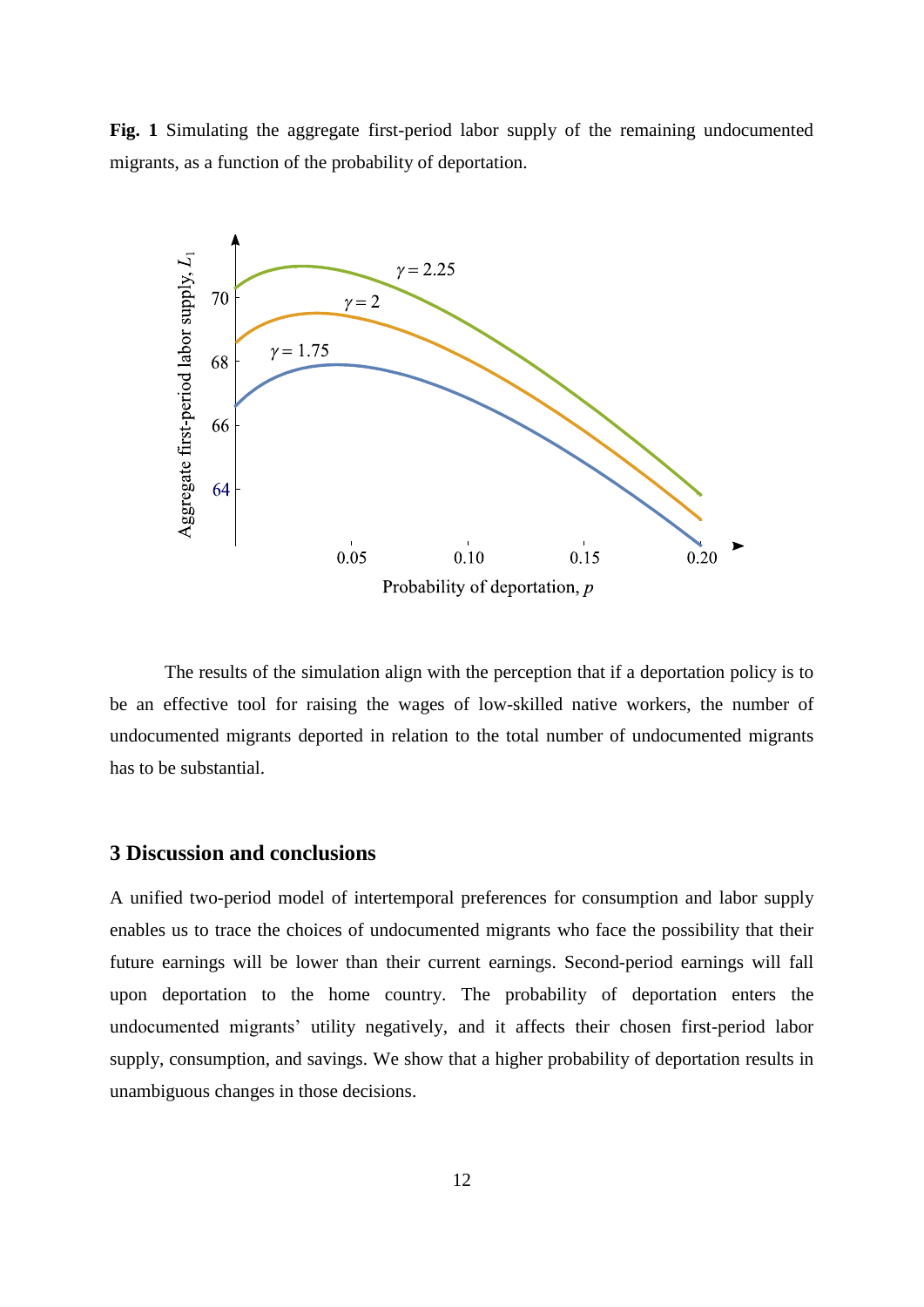Assessing the consequences of a change in the likelihood of deportation is of relevance to a host country when it considers expelling undocumented migrants: if the host country seeks to reduce the supply of undocumented migrants because they compete with native workers of comparable skill levels, then expelling some undocumented migrants may not be as effective as contemplated; the deportation policy could work against its intended goal.

The inverse of a higher probability of deportation is a higher probability of remaining in the destination country. Our results align with the existing, if sparse, empirical literature on the economic consequences of legalizing undocumented migrants (in our setting, that is tantamount to lowering the "threat" of deportation). Evidence has been reported that legalization reduces participation in the labor force (Borjas and Tienda 1993; Amuedo-Dorantes et al. 2007; Amuedo-Dorantes and Bansak 2011), yet the underlying reasons are not well understood.<sup>12</sup> Amuedo-Dorantes et al. (2007) and Amuedo-Dorantes and Bansak (2011) attribute the reduction in labor force participation by undocumented migrants when their stays are legalized to increased job mobility in the case of skilled men, and to acquisition of eligibility for social services in the case both of unskilled men and of women. Our model implies that a reduction in the labor supply of undocumented migrants as a result of legalization is an optimal response to a reduced probability of deportation.

An intriguing possibility would be that deportations of some undocumented migrants might be interpreted by the remaining undocumented migrants that the storm has passed for good, rather than that such storms are now part of a "new reality," in which case the reaction of the remaining undocumented migrants could be the inverse of what we have assumed. Our approach is based on the presumption that actual deportation rather than a verbal threat of deportation constitutes a demonstration effect in the sense that an undocumented stay can never be taken to be a secure stay. Deportations signal that the government of the destination country has shown that it "means business," a stance to which undocumented migrants better take notice.<sup>13</sup> An interesting topic for follow-up research would nevertheless be, after a

<u>.</u>

<sup>&</sup>lt;sup>12</sup> Other empirically observed consequences of legalizing undocumented migrants include an increase in earnings (Borjas and Tienda 1993; Kossoudji and Cobb-Clark 2002; Amuedo-Dorantes et al. 2007; Amuedo-Dorantes and Bansak 2011), a reduction in remittances sent home (Amuedo-Dorantes and Mazzolari 2010), and a decline in crime rates (Pinotti 2017).

<sup>13</sup> Consulting Table 6 in https://www.dhs.gov/sites/default/files/publications/Enforcement\_Actions\_2016.pdf reveals that in the United States during the 2010-2016 period, on average the country deported annually 384,130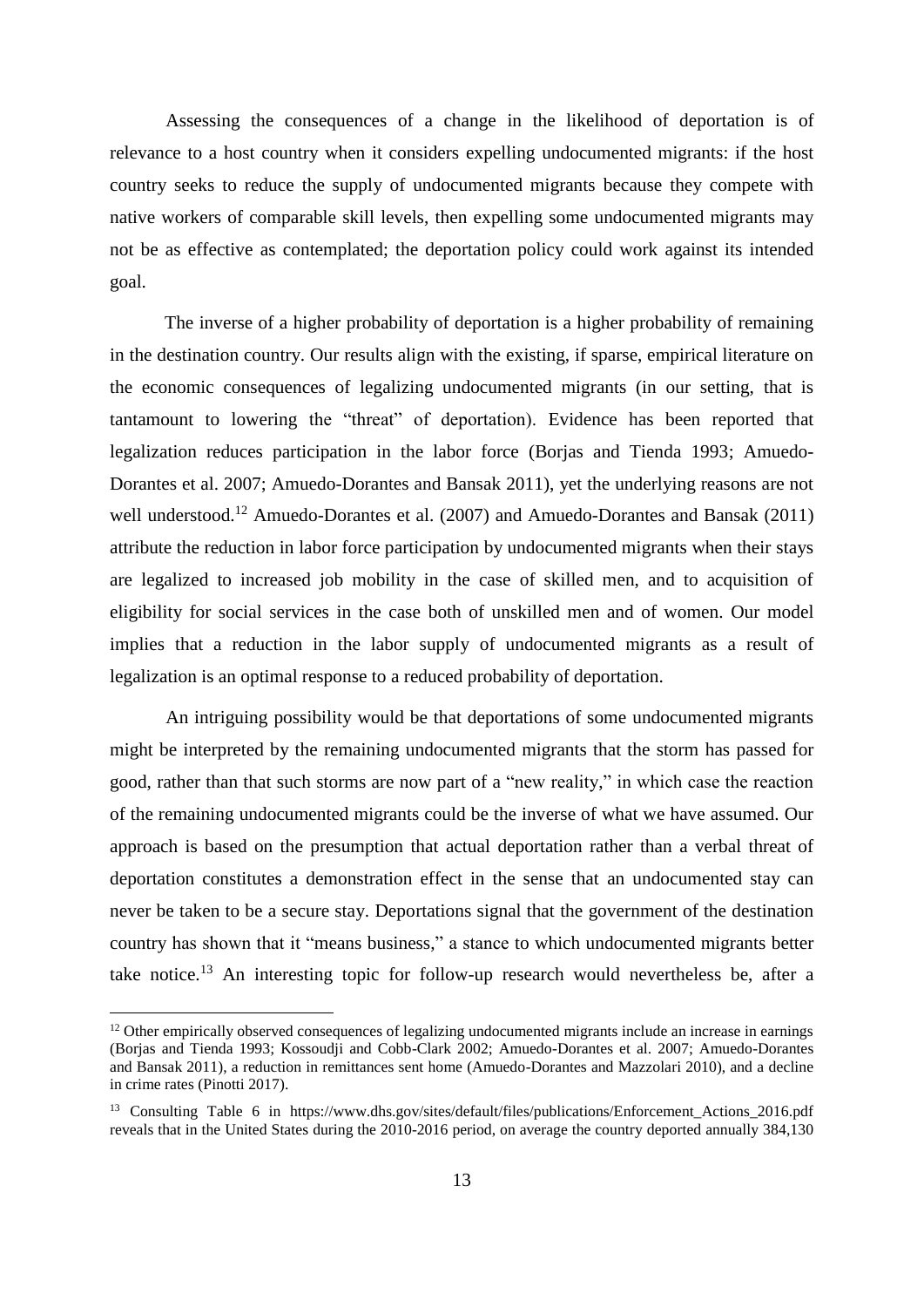deportation drive, to sample undocumented migrants who were not deported in order to determine directly whether their response is as has been assumed by us. A similar comment applies to research on the consequences of legislation: rather than study, as existing research has done, the labor force participation decisions of undocumented migrants who were legalized, to study the labor force responses of comparable undocumented migrants who were not legalized.

We are aware that our analysis is not of a general equilibrium type, and that considerations of dynamic repercussions could contribute further to an informed assessment of deportation policies. For example, suppose that as a consequence of deportations, firms in the host country find it necessary to increase the wages paid for low-skilled work so as to attract native workers to fill positions vacated by the deported migrants. Although that change could appear to serve the intention of the policy in that it confers benefits on the native workers who now face reduced competition for jobs, it actually can undermine the policy if the higher wages trigger additional undocumented migration. As yet another example, suppose that when more undocumented migrants are deported, the remaining undocumented migrants expect higher wages because of lesser labor market competition. Our results presumably will still hold, although the effect of an increased effort in the first period will be weaker. And as a third example, a reduction in the attractiveness of undocumented migration could render legal migration relatively more attractive.<sup>14</sup> If legal migrants substitute for deported undocumented migrants, the effect identified by us on the wages of low-skilled native workers will be stronger. However, because by definition legal migration is manageable, it will not lead to unchecked competition with low-skilled native workers and unwarranted downward pressure on the wages of these native workers.

We also are well aware that our findings do not account for all of the consequences of an increase in the probability of deportation of undocumented migrants. Other effects could be envisaged, such as lesser tendency to acquire host-country specific human capital, reduced inclination to acquire housing, and so on. Nonetheless, it is informative as well as policy-

aliens. The largest deportation effort was in 2013 (433,034), the smallest in 2015 (326,962). Those data indicate that deportations from the United States are recurrent, rather than rare.

<sup>&</sup>lt;sup>14</sup> In the same context, it is of interest to note that being deported could make it harder for an undocumented migrant to obtain legal entry in the future. Seen in that way, by chipping away at the relative attractiveness of undocumented migration, deportations can lower the incidence of such migration.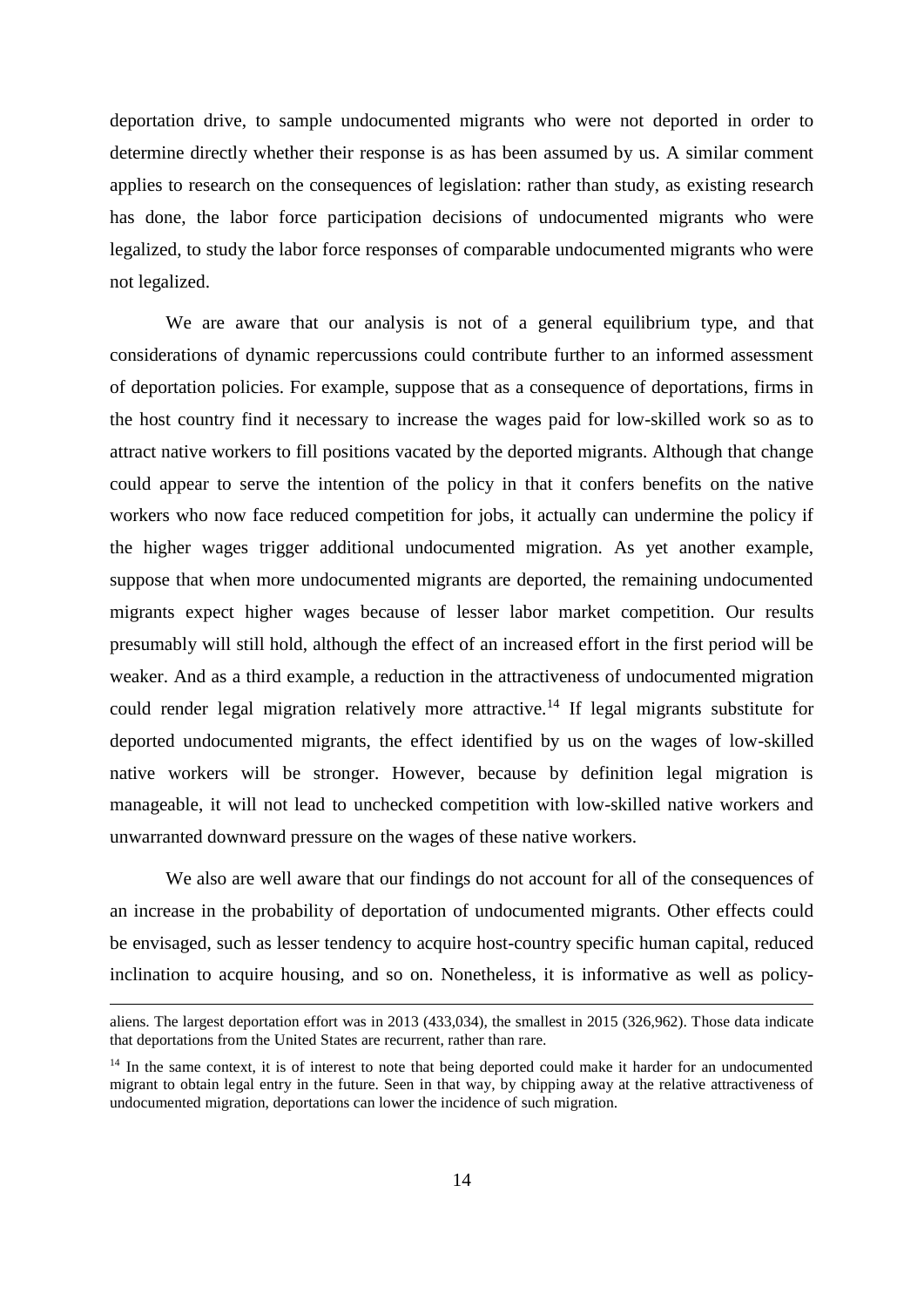relevant to form a first-brush assessment of the effects of various levels of the intensity of deportation on labor supply and on saving behavior, holding other things equal.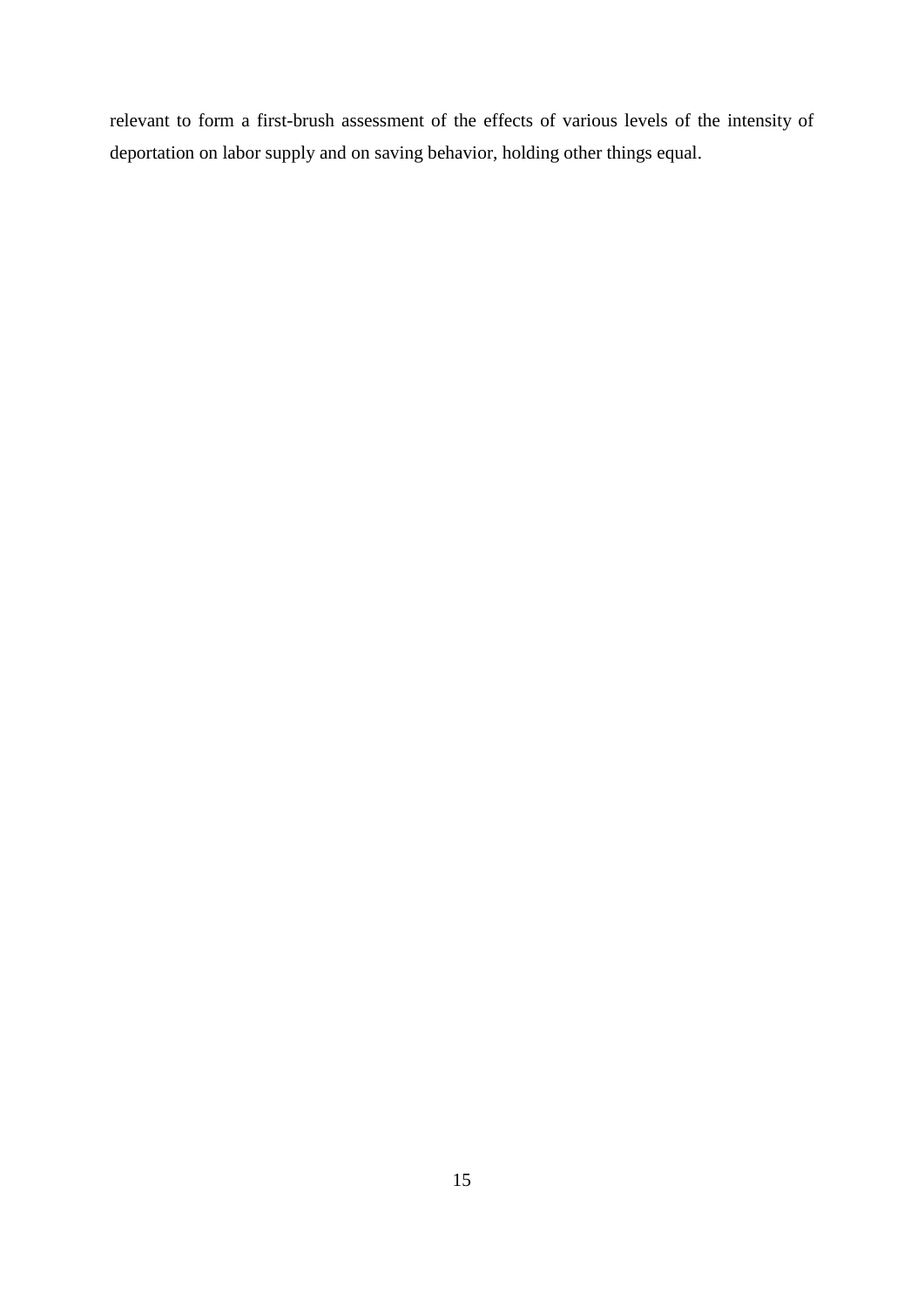#### **Appendix: Proofs of Claims 1 and 2**

**Proof of Claim 1.** We seek to show that \*  $\frac{dl_1^*}{1} > 0$ *dp*  $> 0$ . Using (8), we denote  $\mathcal{L}^*, l^* + \delta(1+\overline{r}) \left[ (1-p) u, (c^{d^*}, l^{d^*}) + p \frac{w^d}{w} u, (c^{h^*}, l^{h^*}) \right]$  $(c_1^*, l_1^*) + \delta(1+\overline{r}) \Bigg[ (1-p) u_1 (c_2^{d*}, l_2^{d*}) + p \frac{w^d}{w^h} u_1 (c_2^{h*}, l_2^{h*})$ *d*  $d^*$ ,  $l_a^{d^*}$ ) +  $p \frac{w^d}{\cdots}$   $u_i$  ( $c_i^{h^*}$ ,  $l_b^h$  $\frac{1}{2} (c_1^*, l_1^*) + \delta (1+\overline{r}) \left[ (1-p) u_1 (c_2^{d*}, l_2^{d*}) + p \frac{w^d}{w^h} u_1^d \right]$  $u_l(c_1^*, l_1^*) + \delta(1+\overline{r}) \left[ (1-p)u_l(c_2^{d*}, l_2^{d*}) + p \frac{w^d}{w^h} u_l(c_2^{h*}, l_2^{h*}) \right] \equiv F$ **Proot of Claim 1.** We seek to show that  $\frac{d}{dp} > 0$ .<br> $-u_i(c_1^*, l_1^*) + \delta(1+\overline{r}) \left[ (1-p)u_i(c_2^{d*}, l_2^{d*}) + p \frac{w^d}{w^h} u_i(c_2^{h*}, l_2^{h*}) \right] = F$ . Because L  $+\delta(1+\bar{r})\Big| (1-p)u_1(c_2^{d*},l_2^{d*})+p\frac{w}{\mu}u_1(c_2^{h*},l_2^{h*})\Big| \equiv$  $\frac{1}{2}$  $+p\frac{W}{\mu}u_1(c_2^{h*}, l_2^{h*})\neq F$ . Because at the optimal solution

we have that 
$$
F = 0
$$
, we can apply the implicit function theorem to  $F$ , which yields\n
$$
\frac{dI_1^*}{dp} = -\frac{\partial F / \partial p}{\partial F / \partial I_1^*} = \frac{\delta(1+\overline{r}) \left( \frac{w^d}{w^h} u_1(c_2^{h*}, l_2^{h*}) - u_1(c_2^{d*}, l_2^{d*}) \right)}{u_1(c_1^*, l_1^*) - \delta(1+\overline{r}) \left[ (1-p) \frac{\partial l_2^{d*}}{\partial l_1^*} u_1(c_2^{d*}, l_2^{d*}) + p \frac{w^d}{w^h} \frac{\partial l_2^*}{\partial l_1^*} u_1(c_2^{h*}, l_2^{h*}) \right]}.
$$
\n(A1)

To determine the sign of the term on the most right-hand side of (A1), we look first at the denominator. Total differentiation of the budget constraints yields  $u_1^* + \frac{w^d}{1} d l_2^{d*} = d c_1^* + \frac{1}{1} d c_2^{d*}$ \* 2  $-u_{1}$  $w^d d l_1^* + \frac{w^d}{1+\overline{r}} d l_2^{d*} = d c_1^* + \frac{1}{1+\overline{r}} d c_2^d$  $\frac{1}{r} dl_2^{d^*} = dc_1^* + \frac{1}{1 + r}$  $+\frac{w^d}{1+\overline{x}}dl_2^{d*}=dc_1^*+\frac{1}{1+\overline{x}}$  $rac{w^d}{1+\overline{r}}dl_2^{d*} = dc_1^* + \frac{1}{1+\overline{r}}dc_2^{d*}$  and  $w^ddl_1^* + \frac{w^h}{1+\overline{r}}dl_2^{h*} = dc_1^* + \frac{1}{1+\overline{r}}dc_2^{h*}$ \* 2 –  $u_{1}$  $w^d dI_1^* + \frac{w^h}{1+\overline{r}} dI_2^{h^*} = dc_1^* + \frac{1}{1+\overline{r}} dc_2^h$  $\frac{1}{r} dl_2^{h^*} = dc_1^* + \frac{1}{1+\bar{r}}$  $+\frac{w^h}{1+\overline{x}}dl_2^{h^*}=dc_1^*+\frac{1}{1+\overline{x}}$  $\frac{w^4}{1+r}dl_2^{h*} = dc_1^* + \frac{1}{1+r}dc_2^{h*}$ . On dividing the two sides in each of those two equations by  $dl_1^*$  and on rearrangement, we get that \*  $\frac{1}{*} + \frac{1}{1 + \overline{r}} \frac{ac_2}{dI^*} - \frac{w}{1 + \overline{r}} \frac{ac_2}{dI^*}$  $\int_{1}^{*} 1+\overline{r} dt_1$ \* 2 1 \*  $\frac{1}{1}$  +  $\frac{1}{1+\overline{r}}$   $\frac{dc_2^{d^*}}{dl_1^*}$  -  $\frac{w^d}{1+\overline{r}}$   $\frac{dl_2^d}{dl_1^*}$  $\frac{dc_1^*}{dl_1^*} + \frac{1}{1+\overline{r}} \frac{dc_2^{d*}}{dl_1^*} - \frac{w^d}{1+\overline{r}} \frac{dl_2^{d*}}{dl_1^*} = w^d$  $+\frac{1}{1+\overline{x}}\frac{dc_2^{d*}}{dt^*}-\frac{w^d}{1+\overline{x}}\frac{dl_2^{d*}}{dt^*}=w^d$ ,  $\frac{1}{1+\overline{r}}\frac{dc_2}{dl_1^*} - \frac{w}{1+\overline{r}}\frac{dl_2}{dl_1^*} = w^d$ , and that \*  $\frac{1}{*} + \frac{1}{1 + \overline{r}} \frac{ac_2}{dI^*} - \frac{w}{1 + \overline{r}} \frac{ac_2}{dI^*}$  $l_1^*$   $1+\bar{r}$  dl<sub>1</sub> \* 2 1 \*  $\frac{1}{1}$  +  $\frac{1}{1+\overline{r}}$   $\frac{dc_2^{h*}}{dl_1^*}$  -  $\frac{w^h}{1+\overline{r}}$   $\frac{dl_2^h}{dl_1^h}$  $\frac{dc_1^*}{dl_1^*} + \frac{1}{1+\overline{r}} \frac{dc_2^{h^*}}{dl_1^*} - \frac{w^h}{1+\overline{r}} \frac{dl_2^{h^*}}{dl_1^*} = w^d$  $+\frac{1}{1+\overline{x}}\frac{dc_2^{h^*}}{dt^*}-\frac{w^h}{1+\overline{x}}\frac{dl_2^{h^*}}{dt^*}=w^d$  $\frac{1}{1 + \overline{r}} \frac{dc_2}{d l_1^*} - \frac{w}{1 + \overline{r}} \frac{d l_2}{d l_1^*} = w^d$ , meaning that a marginal increase in first-period labor supply, which increases lifetime earnings by  $w^d d l_1$ , requires adjustments in  $c_1^*$  $c_1^*, c_2^{d^*}$ 2  $c_2^{d^*}, c_2^{h^*}$ 2  $c_2^{h^*}, l_2^{d^*}$ 2  $l_2^{d*}$ , and  $l_2^{h*}$ 2  $l_2^{h^*}$  in response. From the assumption that the per period utility function is concave, it follows that an increase in lifetime earnings brought

about by a marginal increase in  $l_1^*$  $l_1^*$  entails an increase in  $c_1^*$  $c_1^*$ , in  $c_2^{d*}$ 2  $c_2^{d^*}$ , and in  $c_2^{h^*}$ 2  $c_2^{h*}$ . And it also entails reductions in  $l_2^{d*}$ 2  $l_2^{d^*}$  and in  $l_2^{h^*}$ 2  $l_2^{h*}$ , namely \* 2  $\frac{1}{2}$  < 0 1  $l_2^d$ *l*  $\frac{\partial l_2^{d^*}}{\partial x^*}$  <  $\partial$ and \* 2 \* 1 0  $l_2^h$ *l*  $\frac{\partial l_2^{h*}}{\partial x^*}$  $\hat{o}$ . Next, and again from the assumption that the per period utility function is concave, we have that  $u_{\mu}(c_1^*, l_1^*)$  < 0,  $u_{ll}(c_2^{d*}, l_2^{d*})$  < 0, and  $u_{ll}(c_2^{h*}, l_2^{h*})$  < 0 which, together with \* 2 \* 1  $\boldsymbol{0}$  $l_2^d$ *l*  $\frac{\partial l_2^{d^*}}{\partial x^*}$  <  $\partial$ and \* 2 \* 1 0  $l_2^h$ *l*  $\frac{\partial l_{2}^{h*}}{\partial x^{*}}$  $\hat{o}$ , imply that the denominator of the term on the farthest right-hand side of (A1) is strictly negative.

Therefore, in order for \*  $dl_1^*$ *dp* in (A1) to be positive, we need to verify that the numerator of the term on the farthest right-hand side of (A1) is also negative, which it is if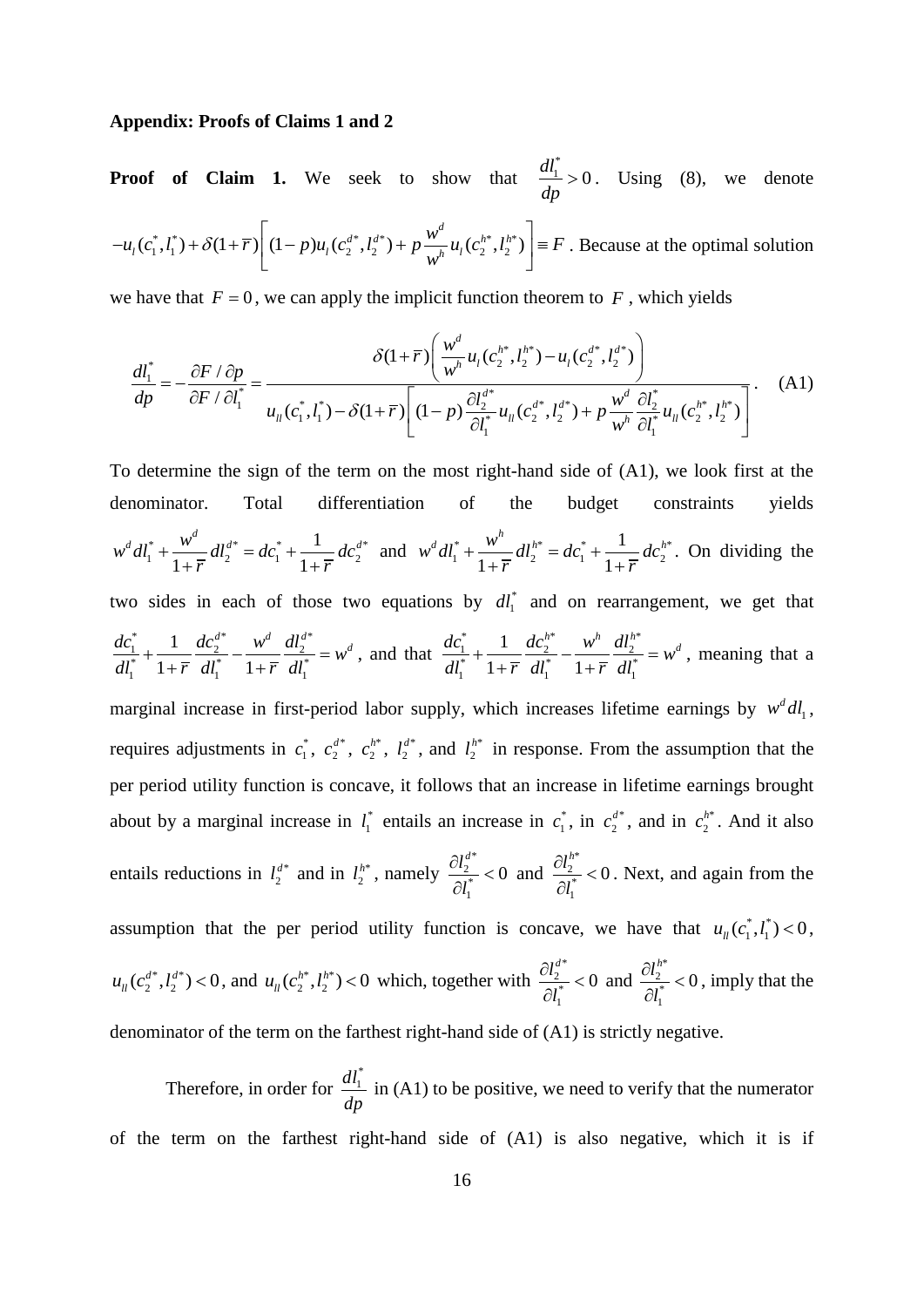$\frac{d}{dt}u_1(c_2^{h^*},l_2^{h^*})-u_1(c_2^{d^*},l_2^{d^*})$  $\frac{1}{h} u_l (c_2^n, l_2^n) - u_l$  $\frac{w^d}{w^h} u_l(c_2^{h*}, l_2^{h*}) - u_l(c_2^{d*}, l)$  $-u_1(c_2^{d*}, l_2^{d*})$  is negative. Drawing on (9) and (10), the requirement that  $\frac{d}{h}u_1(c_2^{h^*}, l_2^{h^*}) - u_1(c_2^{d^*}, l_2^{d^*}) < 0$  $\frac{1}{h} u_l(c_2^{n*}, l_2^{n*}) - u_l$  $\frac{w^d}{w^h} u_l(c_2^{h*}, l_2^{h*}) - u_l(c_2^{d*}, l_2^{d*}) < 0$  is equivalent to the requirement that  $u_c(c_2^{h*}, l_2^{h*}) > u_c(c_2^{d*}, l_2^{d*})$ or, because the per period utility is strictly concave, to the requirement that  $u(c_2^{l*}, l_2^{l*}) < u(c_2^{d*}, l_2^{d*})$ . Because  $w^h < w^d$ , the consumption bundle  $(c_2^{d*}, l_2^{d*})$  delivers higher utility than the consumption bundle  $(c_2^{h*}, l_2^{h*})$  and, therefore, the inequality  $u(c_2^{h*}, l_2^{h*}) < u(c_2^{d*}, l_2^{d*})$  holds. Thus, we conclude that \*  $\frac{dl_1^*}{1} > 0$ *dp*  $> 0. Q.E.D.$ 

**Proof of Claim 2.** We seek to show that \*  $\frac{dc_1^*}{2} < 0$ *dp*  $< 0$ . Recalling (7), we write  $(x^*,t^*) + \delta(1+\overline{r}) \left[ (1-p)u^{\alpha} (c^{d*},t^{d*}) + pu^{\alpha} (c^{h*},t^{h*}) \right]$ **10 1 2 2.** We seek to show that<br>  $(c_1^*, l_1^*) + \delta(1+\overline{r}) \Big[ (1-p) u_c (c_2^{d*}, l_2^{d*}) + p u_c (c_2^{h*}, l_2^{h*}) \Big]$  $d^*$ ,  $l_2^{d^*}$ ) + pu  $(c_2^{h^*}, l_2^h)$ **c** c<sub>1</sub>,  $l_1^*$  +  $\delta(1+\overline{r})\left[(1-p)u_c(c_2^{d*}, l_2^{d*}) + pu_c(c_2^{h*}, l_2^{h*})\right] \equiv G$ . Because at the optimal solution we have that  $G = 0$ , we can apply the implicit function theorem to *G*, which yields<br>  $dc^* = \frac{\partial G}{\partial T}$   $\delta(1+\overline{r})(u_c(c_2^{h*}, l_2^{h*}) - u_c(c_2^{d*}, l_2^{d*}))$ = 0, we can apply the implicit function theorem to G,<br>  $\frac{d}{dr}$  =  $\frac{\delta(1+\overline{r})(u_c(c_2^{h*}, l_2^{h*}) - u_c(c_2^{d*}, l_2^{d*}))}{\sqrt{r}}$ 

have that 
$$
G = 0
$$
, we can apply the implicit function theorem to  $G$ , which yields\n
$$
\frac{dc_1^*}{dp} = -\frac{\partial G/p}{\partial G/c_1^*} = \frac{\delta(1+\overline{r})\left(u_c(c_2^{h*}, l_2^{h*}) - u_c(c_2^{d*}, l_2^{d*})\right)}{u_{cc}(c_1^*, l_1^*) - \delta(1+\overline{r})\left[(1-p)\frac{\partial c_2^{d*}}{\partial c_1^*}u_{cc}(c_2^{d*}, l_2^{d*}) + p\frac{\partial c_2^{h*}}{\partial c_1^*}u_{cc}(c_2^{h*}, l_2^{h*})\right]}.
$$
\n(A2)

To determine the sign of the term on the farthest right-hand side of (A2), we look first at the denominator. Total differentiation of the budget constraints yields  $\frac{1}{1}^* + \frac{w^d}{1} dl_2^{d*} = dc_1^* + \frac{1}{1} \frac{dc_2^{d*}}{dt}$ \* 2  $-u_{1}$  $w^d d l_1^* + \frac{w^d}{1+\overline{r}} d l_2^{d*} = d c_1^* + \frac{1}{1+\overline{r}} d c_2^d$  $\frac{1}{r} dl_2^{d^*} = dc_1^* + \frac{1}{1+\overline{r}}$  $+\frac{w^d}{1+\overline{w}}dl_2^{d*}=dc_1^*+\frac{1}{1+\overline{z}}$  $\frac{w^d}{1+r}dl_2^{d*} = dc_1^* + \frac{1}{1+r}dc_2^{d*}$  and  $w^ddl_1^* + \frac{w^h}{1+r}dl_2^{h*} = dc_1^* + \frac{1}{1+r}dc_2^{h*}$ \* 2 –  $u_{1}$  $w^d dI_1^* + \frac{w^h}{1+\overline{r}} dI_2^{h^*} = dc_1^* + \frac{1}{1+\overline{r}} dc_2^h$  $\frac{1}{r} dl_2^{h^*} = dc_1^* + \frac{1}{1+\bar{r}}$  $+\frac{w^h}{1+\overline{u}}dl_2^{h^*}=dc_1^*+\frac{1}{1+\overline{u}}$  $\frac{w^2}{1+r}dl_2^{h*} = dc_1^* + \frac{1}{1+r}dc_2^{h*}$ . On dividing the two sides of each of those two equations by  $dc_1^*$  $dc_1^*$ , and on rearrangement, we get that \*  $w^d$   $dl^{d^*}$  1  $dc^{d^*}$  $d\frac{dl_1^*}{dt_2^*} + \frac{w^d}{1 + \overline{x}} \frac{dl_2^{d*}}{dt_2^*} - \frac{1}{1 + \overline{x}} \frac{dc_2^{d*}}{dt_2^*} = 1$  are \*  $w^h$   $dl^{h^*}$  1  $dc^{h^*}$  $d\frac{dl_1^*}{dt_2^*} + \frac{w^h}{1 + \overline{x}} \frac{dl_2^{h^*}}{dt_2^*} - \frac{1}{1 + \overline{x}} \frac{dc_2^{h^*}}{dt_2^*} = 1$ , n

$$
w^{d} \frac{dl_{1}^{*}}{dc_{1}^{*}} + \frac{w^{d}}{1+\overline{r}} \frac{dl_{2}^{d*}}{dc_{1}^{*}} - \frac{1}{1+\overline{r}} \frac{dc_{2}^{d*}}{dc_{1}^{*}} = 1
$$
 and that 
$$
w^{d} \frac{dl_{1}^{*}}{dc_{1}^{*}} + \frac{w^{h}}{1+\overline{r}} \frac{dl_{2}^{h*}}{dc_{1}^{*}} - \frac{1}{1+\overline{r}} \frac{dc_{2}^{h*}}{dc_{1}^{*}} = 1
$$
, meaning that a

marginal increase in first-period consumption, which increases lifetime expenditures by  $dc_1^*$  $dc_{1}^{\ast}$  , mandates adjustments in  $c_2^{d^*}$ 2  $c_2^{d^*}, c_2^{h^*}$ 2  $c_2^{h^*}, l_1^*$  $l_1^*, l_2^{d*}$ 2  $l_2^{d*}$ , and  $l_2^{h*}$ 2  $l_2^{h^*}$  to offset that increase. From the assumption that the per period utility function is concave, it follows that an increase in lifetime expenditures brought about by a marginal increase in  $c_1^*$  $c_1^*$  entails an increase in  $l_1^*$  $l_1^*$ , in  $l_2^{d*}$ 2  $l_2^{d*}$ , and

in  $l_2^{h*}$ 2  $l_2^{h^*}$ . And it also entails reductions in  $c_2^{d^*}$ 2  $c_2^{d^*}$  and in  $c_2^{h^*}$ 2  $c_2^{h*}$ , namely \* 2 \* 1 0  $c_2^d$ *c*  $\frac{\partial c_{2}^{d^{\ast}}}{\cdot}$  <  $\partial$ and \* 2 \* 1 0  $c_2^h$ *c*  $\frac{\partial c_{2}^{h^*}}{\cdot}$  <  $\hat{o}$ . Next,

and again from the assumption that the per period utility function is concave, we have that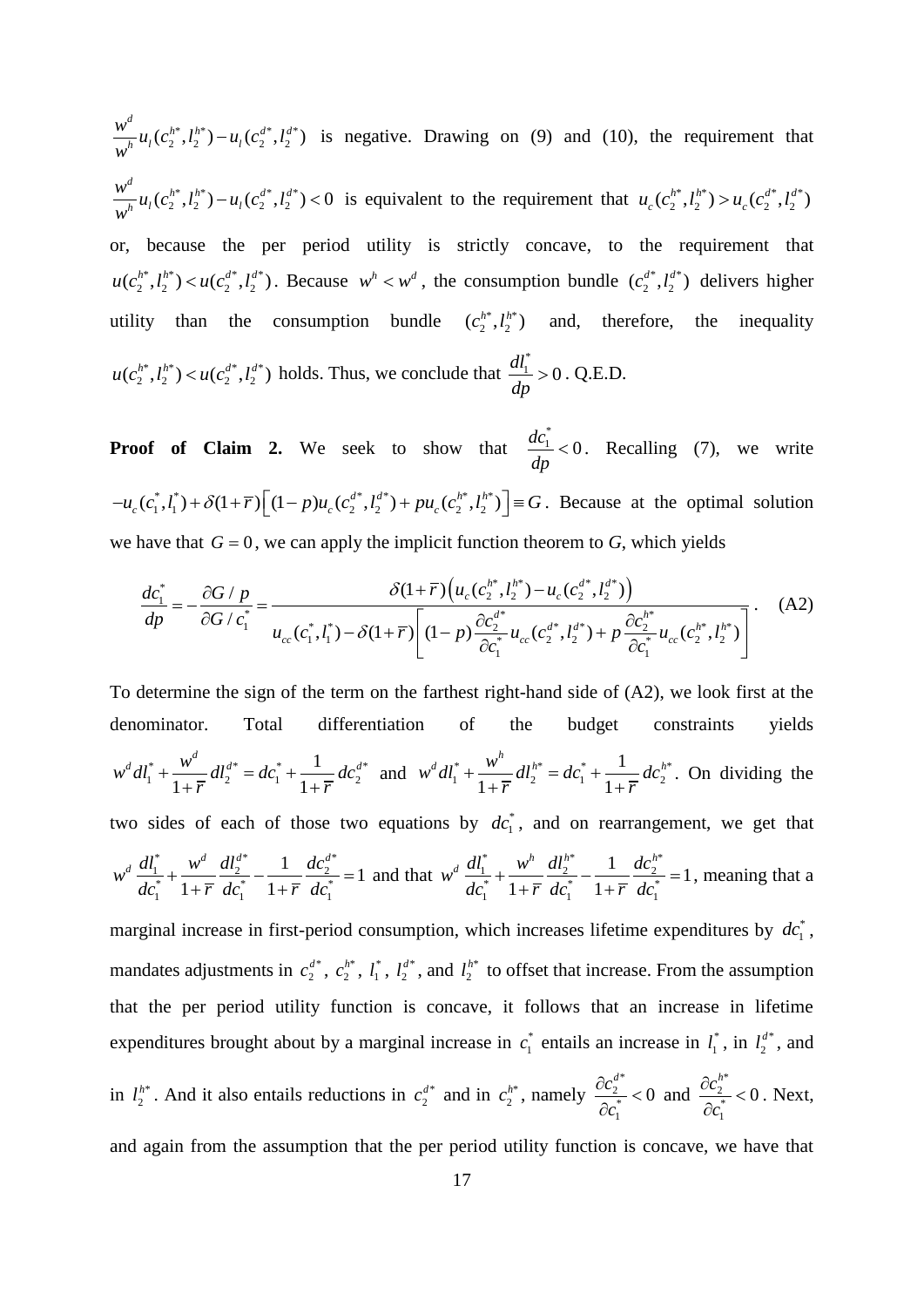$u_{cc}(c_1^*, l_1^*)$  < 0,  $u_{cc}(c_2^{d*}, l_2^{d*})$  < 0 and  $u_{cc}(c_2^{h*}, l_2^{h*})$  < 0 which, together with \* 2 1 0  $c_2^d$ *c*  $\frac{\partial c_{2}^{d^{\ast}}}{\cdot}$  <  $\partial$ and \* 2 1 0  $c_2^h$ *c*  $\frac{\partial c_2^{h^*}}{\partial t}$  $\partial$ , imply that the denominator of the term on the most right-hand side of (A2) is strictly negative.

Therefore, in order for \*  $dc_1^*$ *dp* in (A2) to be negative, we need to check that the numerator of the term on the farthest right-hand side of (A2) is positive, which it is if  $u_c(c_2^{h^*}, l_2^{h^*}) - u_c(c_2^{d^*}, l_2^{d^*})$  is positive, or, because the per period utility function is strictly concave, if  $u(c_2^{h*}, l_2^{h*}) < u(c_2^{d*}, l_2^{d*})$ . Because  $w^h < w^d$ , the consumption bundle  $(c_2^{d*}, l_2^{d*})$ delivers higher utility than the consumption bundle  $(c_2^{h*}, l_2^{h*})$  and, therefore, the inequality  $u(c_2^{h*}, l_2^{h*}) < u(c_2^{d*}, l_2^{d*})$  holds. Thus, we conclude that \*  $\frac{dc_1^*}{1} < 0$ *dp*  $< 0. Q.E.D.$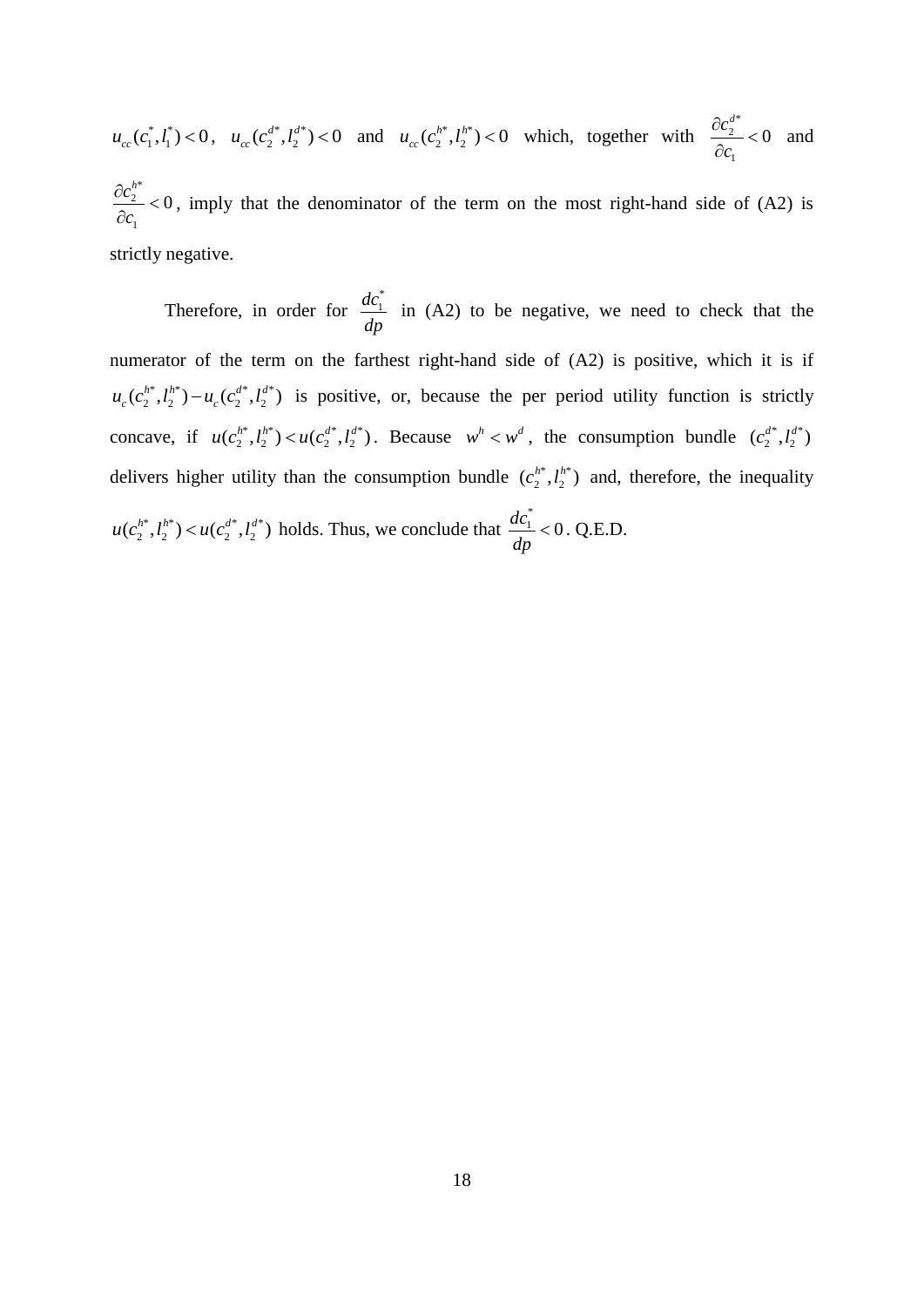### **References**

- Amuedo-Dorantes, C., & Bansak, C. (2011). The impact of amnesty on labor market outcomes: A panel study using the Legalized Population Survey, *Industrial Relations*, *50*(3), 443-471.
- Amuedo-Dorantes, C., Bansak, C., & Raphael, S. (2007). Gender differences in the labor market: Impact of IRCA's amnesty provisions, *American Economic Review*, *97*(2), 412- 416.
- Amuedo-Dorantes, C., & Mazzolari, F. (2010). Remittances to Latin America from migrants in the United States: Assessing the impact of amnesty programs, *Journal of Development Economics*, *91*(2), 323-335.
- Benhabib, J. (1996). On the political economy of immigration, *European Economic Review*, *40*(9), 1737-1743.
- Borjas, G. J. (2017). The labor supply of undocumented immigrants, *Labour Economics*, *46*, 1-13.
- Borjas, G. J., & Tienda, M. (1993). The employment and wages of legalized immigrants, *International Migration Review*, *27*(4), 712-747.
- Chassamboulli, A., & Peri, G. (2015). The labor market effects of reducing the number of illegal immigrants, *Review of Economic Dynamics*, *18*(4), 792-821.
- Flodén, M. (2006). Labor supply and saving under uncertainty, *Economic Journal*, *116*(513), 721-737.
- Havranek, T., Horvath, R., Irsova, Z., & Rusnak, M. (2015). Cross-country heterogeneity in intertemporal substitution, *Journal of International Economics*, *96*(1), 100-118.
- Imai, S., & Keane, M. P. (2004). Intertemporal labor supply and human capital accumulation, *International Economic Review*, *45*(2), 601-641.
- Keane, M. P., & Rogerson, R. (2012). Micro and macro labor supply elasticities: A reassessment of conventional wisdom, *Journal of Economic Literature*, *50*(2), 464-476.
- Kossoudji, S. A., & Cobb-Clark, D. A. (2002). Coming out of the shadows: Learning about legal status and wages from the legalized population, *Journal of Labor Economics*, *20*(3), 598-628.